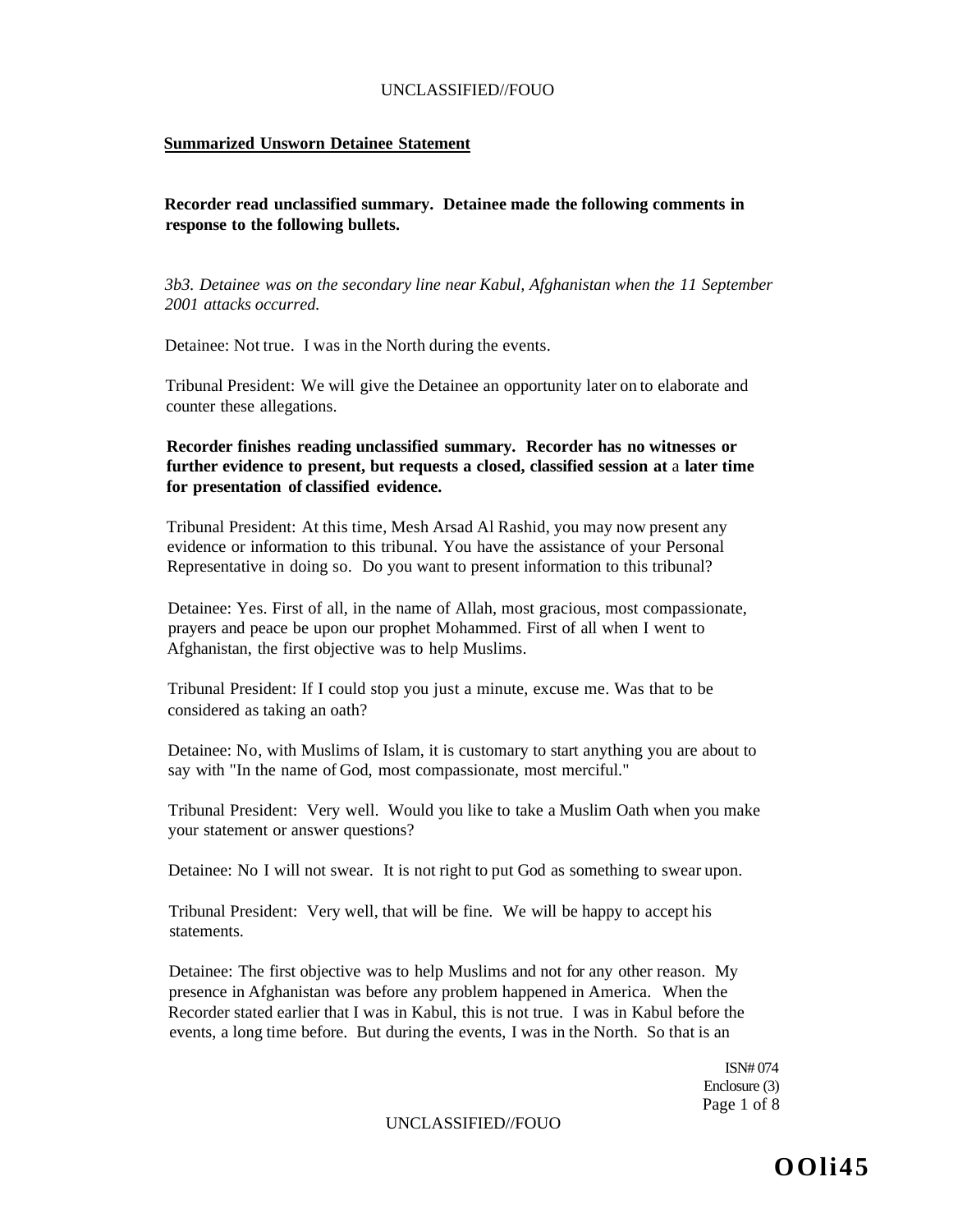incorrect accusation. You said they were causing trouble or an uprising at prison? What uprising, we didn't do any uprising. We had given up our weapons, so how could we be part of an uprising? They were the ones that had all the weapons. We tried to defend ourselves but we couldn't because they had the weapons.

Tribunal President: Who is they?

Detainee: [General] Dostum's prisoners.

Tribunal President: When you said they had the weapons, whom are you referring to as they?

Detainee: Dostum's Army. The Personal Representative has everything else.

#### **Personal Representative reads Detainee statement in regards to the Unclassified Summary.**

*3a. The Detainee is a member of the Taliban.* 

Personal Representative: Yes, [but] he said he was not a member of al Qaida.

Personal Representative: The camp he was at was run by non-Arabs. He had no knowledge of who was running the camp.

Detainee: Correct.

*3a3. Detainee received training on the Kalashnikov rifle, hand grenades, and PK machine gun while at the Al Faronq training camp.* 

Personal Representative: On the allegation that he received training on weapons, he said yes, but he only saw hand grenades, and he did not use them.

Detainee: Correct.

Personal Representative: He only knew of fighting between the [Taliban and the] Northern Alliance, against pSforthern Alliance leaders] Massoud and Dostum. The only coalition he was aware of was between the Northern Alliance and Russia.

Detainee: Correct.

*3b2. Detainee surrendered to Rashid Dostum's forces.* 

Personal Representative: On the item where it says he surrendered, he says they were tricked, Their agreement was they would return home and give up their arms. And then Dostum's forces sold them for money to the United States.

> ISN# 074 Enclosure (3) Page 2 of 8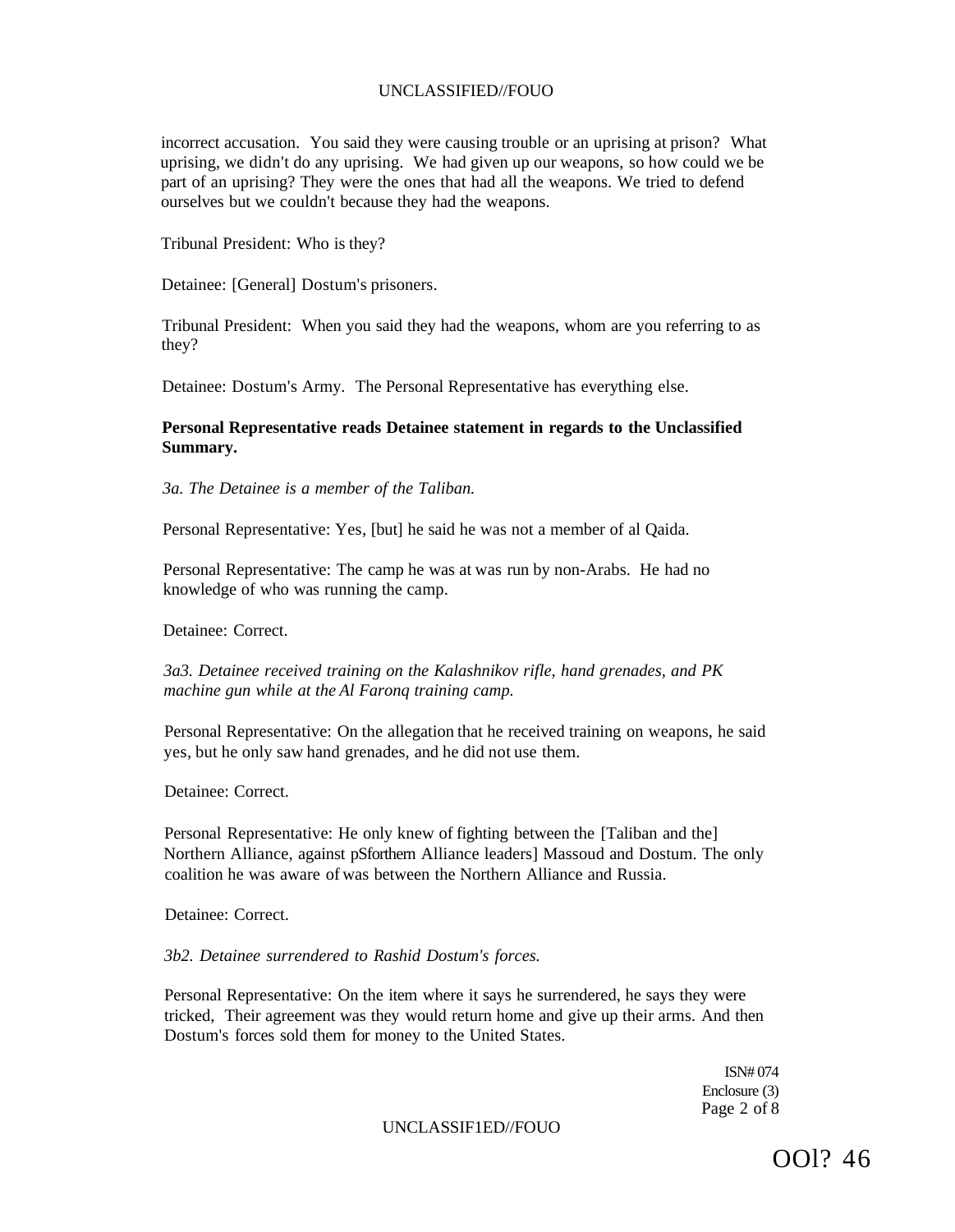*3a2. Detainee trained for approximately 1 month with approximately 30 students at the Al Farouq training camp.* 

Personal Representative: Any training he received at the camp was long before the 9-11 attacks on New York City. At that time there was no front with the Northern Alliance, and he was not in Kabul when 9-11 occurred. He was on the Northern front near the Jihoun (phonetic) River. He also says there was no bombing where he was. That summarizes what we talked about.

Detainee: I think I have something I would like to clarify. When I entered Afghanistan, before the events happened [and] before any problem happened with America, I think the relationship between America, Saudi Arabia, and Afghanistan, they had a good relationship. This is way before the events. So this is proof I didn't go over there to fight them. Or anything like that.

Tribunal President: Mesh Arsad Al Rashid, does this conclude your statement?

Detainee: God Willing.

#### **Personal Representative has no questions for the Detainee. Recorder has questions for the Detainee.**

Recorder: You mentioned training and only seeing hand grenades.

Detainee: Yes.

Recorder: Did you train on the rifle and the machine gun? Kalashnikov and a PK machine gun?

Detainee: Yes, not a handgun, [but] a Kalashnikov.

Recorder: You said the coalition was the Northern Alliance and Russia?

Detainee: No, the Alliance that I knew of was Dostum and Massoud. That was the coalition that I knew of That was the one I thought I was going to be fighting against. I didn't know that they were allies of America, but what I know is that they were allies of the Soviet Union. And Russia helped Massoud and helped Dostum, so how could they be allies to the United States? I don't know if they had a previous agreement

Recorder: My question there is, that coalition, did you fight against them?

Detainee: This is before the problems happened, of course. When the problems happened we surrendered our weapons and that was it

> ISN# 074 Enclosure (3) Page 3 of 8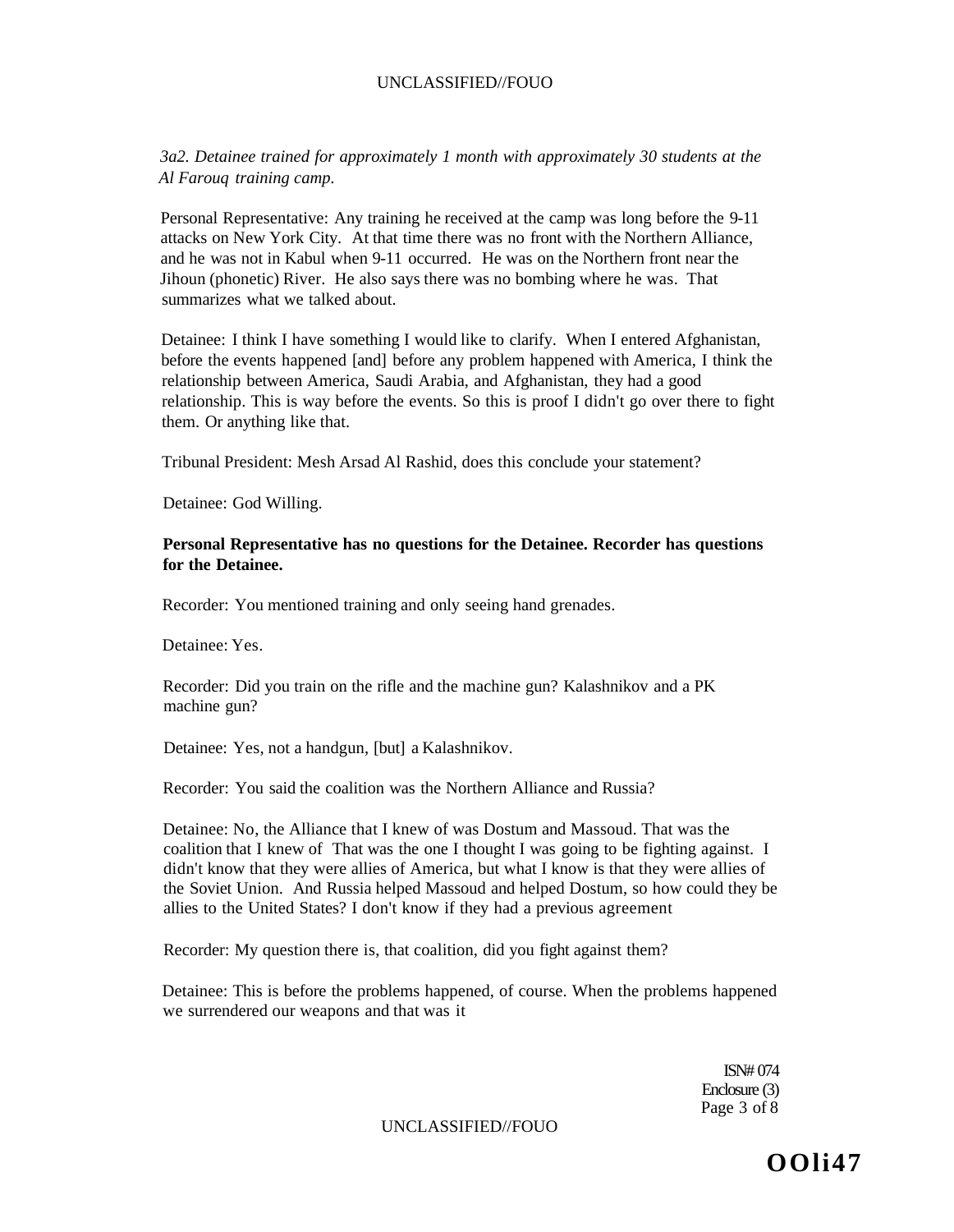Recorder: Which problem?

Detainee: After the events. And we didn't know there was alliance between America and Massoud or anything like that. All that was known in the world was that Massoud and Dostum were helping the Soviet Union.

Recorder: So to clarify fighting prior to the events, which events are we talking about?

Detainee: Explain your question.

Recorder: I'm trying to get clarification, you said you fought the coalition prior to the events.

Detainee: Yes

Recorder; Which events?

Detainee: The events that happened in America.

Recorder: The September 11<sup>th</sup> attack.

Detainee: Yes. During the events I was present at the front lines, [and] after the events, I gave up my weapons. That's what was customary during Ramadan, we just gave up our weapons. My presence [I was present] in Afghanistan, but I didn't have anything to do with America. The relationship was peaceful, there were no problems between the United States and Afghanistan, it was before that. My training, I did not know my training would be considered al Qaida training. I was trying to help Muslims, [so] I thought I would go train. Massoud and others, I knew Russia helped Massoud. I didn't know Massoud was allied with the United States. So if you look at Massoud's weapon, you will see Russian. That is my answer to your questions.

#### **Tribunal Members question Detainee.**

Tribunal Member: Do you remember how long it was between the time you came to Afghanistan and the time you surrendered or were captured?

Detainee: My going in to Afghanistan, I mentioned before, it was about a year and a half, but I don't remember the exact date because we are not the kind of people that write down dates and things. I'm trying to clarify the question that I was there before any problems occurred or anything happened with the United States.

Tribunal Member: I understand; I'm just trying to figure out how long you were in Afghanistan from beginning to end.

> TSN# 074 Enclosure (3) Page 4 of 8

UNCLASSDPIED//FOUO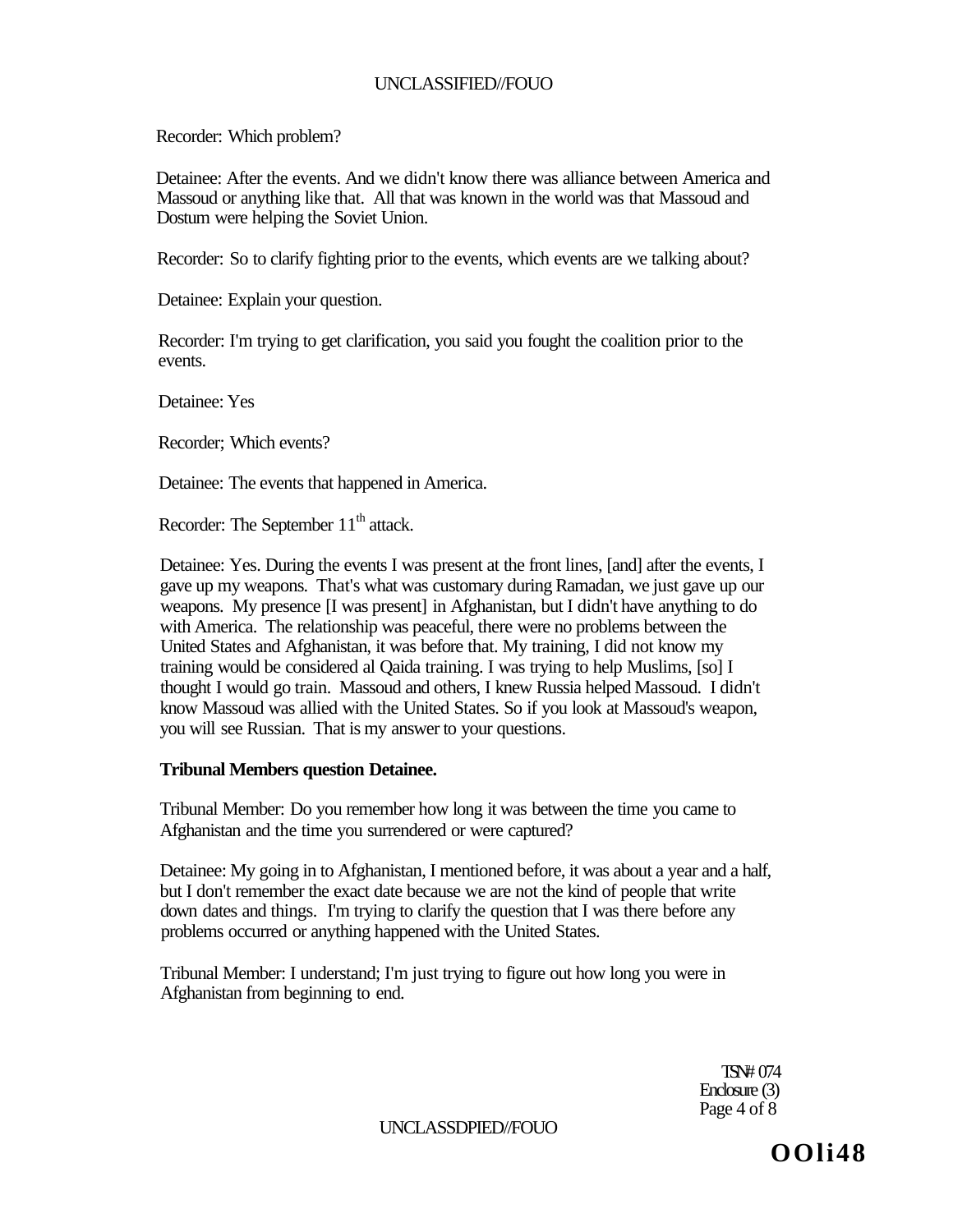Detainee: Maybe a year and a little bit, a year and a half. The purpose was fighting Massoud and Dostum and helping Muslims.

Tribunal Member: So the time starting from the events of September  $11<sup>th</sup>$ , you surrendered during the time of Ramadan, how long was that?

Detainee: If you could clarify the question.

Tribunal Member: How long after September 11th did you surrender?

Detainee: Of course we were on the lines, we didn't know, we didn't hear the news, we didn't have access. After the events, maybe sometime during Ramadan, before Ramadan, that's it we surrendered our weapons.

Tribunal Member: When you were on the lines, what weapons were given to you to use?

Detainee: Simple things, Kalashnikov, PK, that's it.

Tribunal Member: When you surrendered, how many were with you?

Detainee: A lot of people, Arabs, Pakistanis. I don't know exactly how many there were. But we surrendered our weapons to Dostum and he told us "we will turn you over to the United Nations."

Tribunal Member: After that you went to the prison in Mazar E Sharif?

Detainee: After the betrayal, he sent us there. How could someone go to you, surrender their weapons to you and you betray them? I think that is illegal worldwide. After the events, we didn't have anything to do with anything. The goal that I mentioned was to fight with Dostum so after the events we didn't have anything to do with anything. Dostum is known for helping and cooperating with the Russians. You know how they were.

Tribunal Member: But you said when you were in the field, you did not know the events of September  $11<sup>th</sup>$ , so you continued to fight because no one told you to stop?

Detainee: No there was no fighting, it was a line. The shooting was at us, we weren't shooting ourselves.

Tribunal Member: So Dostum's forces came to your position and you surrendered without a fight?

Detainee: No, we retreated into the city. After we got to the city, we were invited to throw down our weapons and to just leave.

> ISN# 074 Enclosure (3) Page 5 of 8

UNCLASSIFIED//FOUO

OOl? 49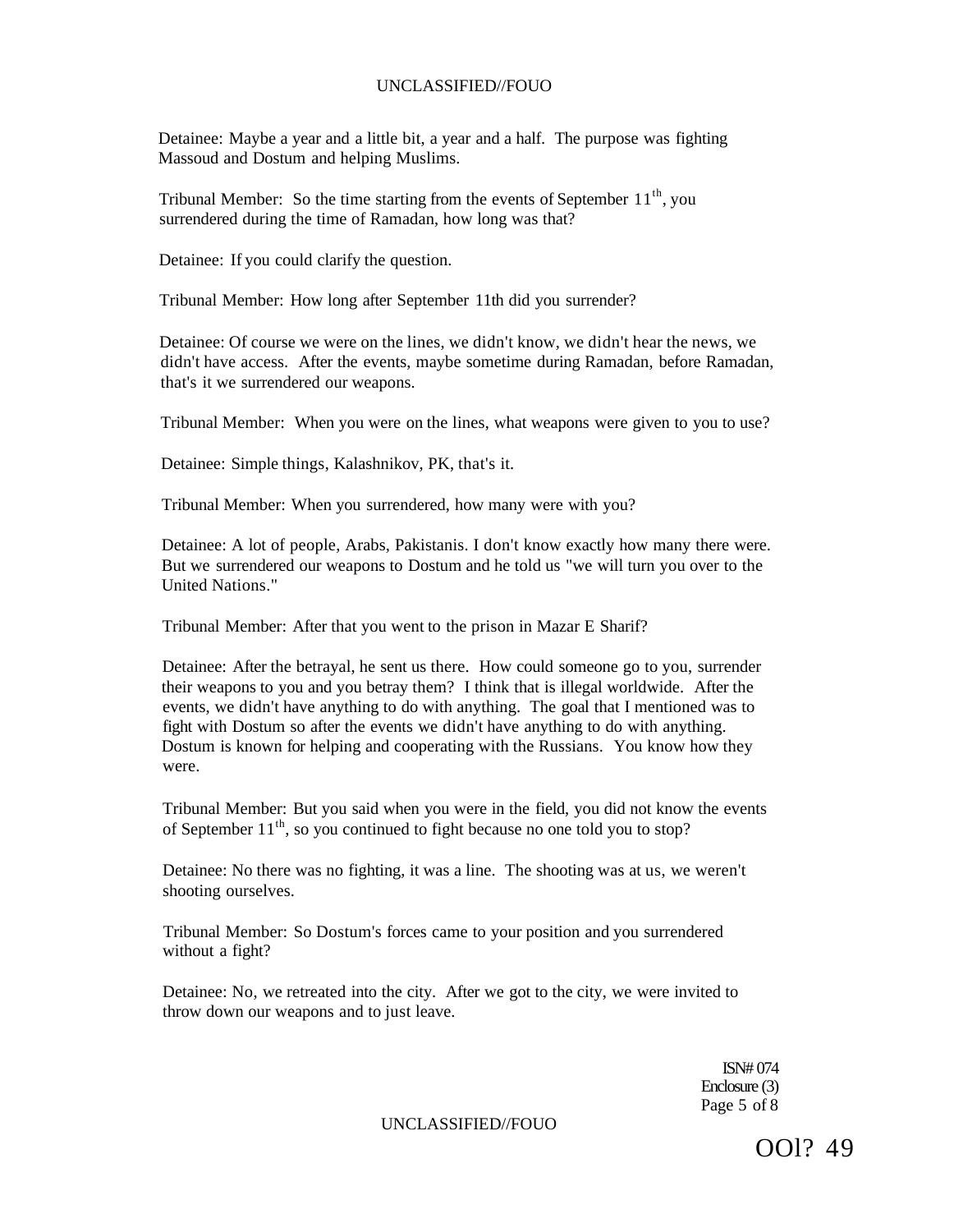## UNCLASSIF1ED//F0U0

Tribunal Member: Was this in Mazar E Sharif?

Detainee: Yes to Mazar E Sharif. Yes and if it was true in the accusations if we were there to fight America or the European Union or the Northern Alliance we would not have surrendered. For example, if I had the intention to fight against the European Union or America, then I would not have given up my weapon.

Tribunal Member: How long were you in the prison at Mazar E Sharif?

Detainee: I don't remember exactly, but it was a long time, maybe 4 months, but I was injured, but I do not remember exactly.

Tribunal Member: What injuries did you have?

Detainee: They were from Dostum. I was injured in my thigh and my shoulder. That was during the betrayal that Dostum had imprisoned us. If someone is bound, how do you shoot at him? That was a sure sign of the betrayal.

Tribunal Member: So this happened at the prison or before you went to the prison?

Detainee: We surrendered ourselves and he took us into the place.

Tribunal Member: When you were at the prison, did you see the battle between Dostum's forces and your comrades?

Detainee: I was injured from the beginning, I don't know. I was injured from the first moment so I don't know anything. Do you have anything else?

Tribunal Member: You stated that you are not al Qaida?

Detainee: Yes

Tribunal Member: How about Taliban?

Detainee: I'm not from the Taliban, I'm just a person, a helper. I was going to fight against Dostum. I wasn't a part of anything. Trying to protect the Muslim population from criminals and Dostum. So this is not a world crime. This is human rights.

Detainee: Personal Representative, do you want to say anything?

Personal Representative: No.

Tribunal President: I have a question. You mentioned you were traveling to Afghanistan to fight against Massoud, Dostum, and to help the Muslims.

> rSN# 074 Enclosure (3) Page 6 of 8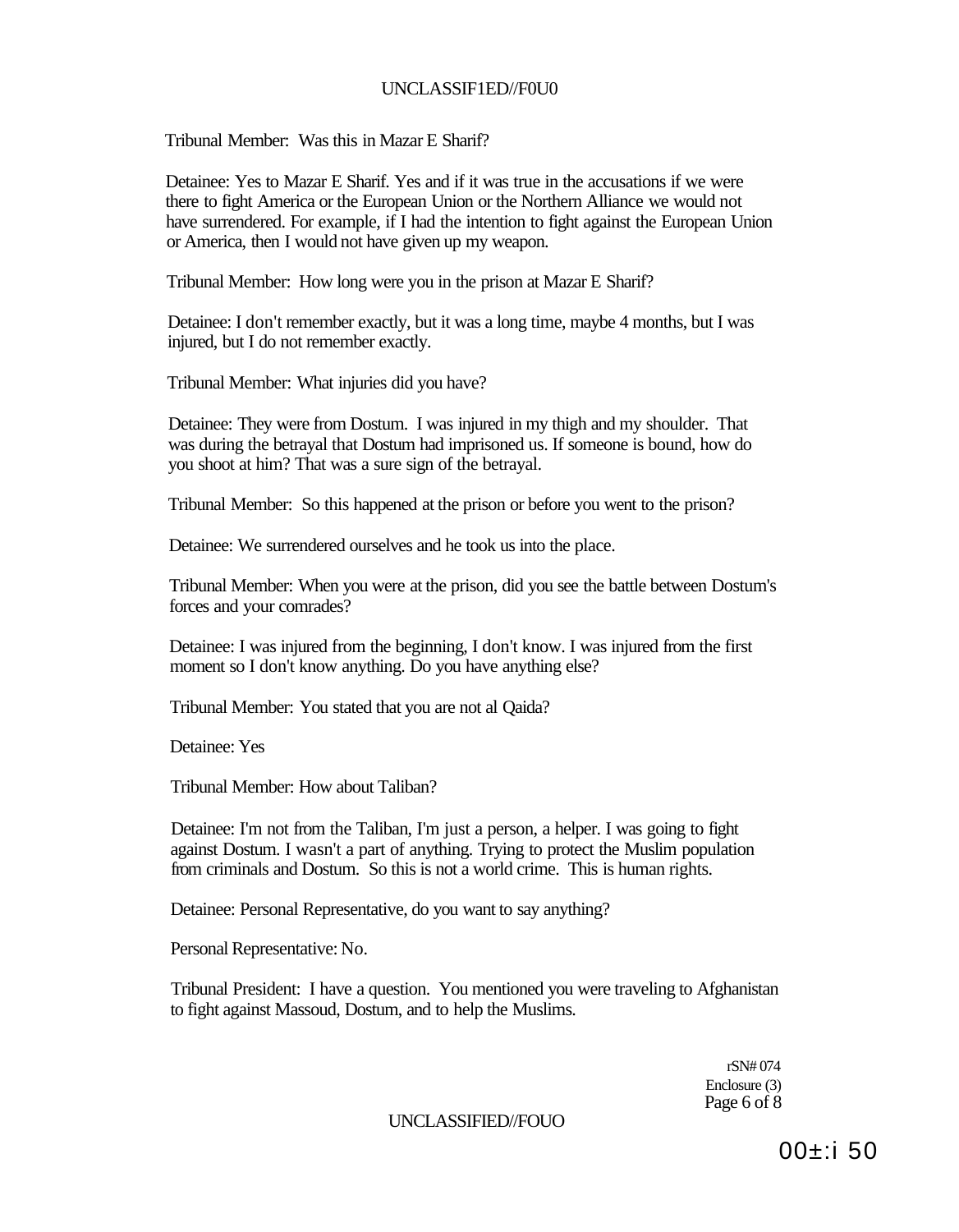Detainee: Yes.

Tribunal President: Were not Massoud and Dostum Muslims too?

Detainee: They were Muslims but they violated the rights of other Muslims. When you see a Muslim who is not being fair to another Muslim, you have to help the Muslim who is being persecuted. Dostum, behind him was the Soviet Union. Was that good?

Tribunal President: Thank you for your testimony today.

Detainee: Dostum is not a Muslim, he's a communist, he has the support of the Soviet Union.

Tribunal President: Do you have any other information you would like to present to the tribunal today?

Detainee: What information?

Tribunal President: Is there anything you would like to say or make known to us?

Detainee: If you can remind me, Personal Representative?

Personal Representative: I have already covered anything in the notes.

Detainee: That is just what I wanted to remind you of the reasons and the objectives for me going there. The purpose of me going to Afghanistan was to fight Massoud and Dostum, not for any other purpose. And the proof of that is that my presence inside of Afghanistan was before any events happened or problems happened to America, as God as my witness.

#### **Personal Representative has no further evidence or witnesses.**

Tribunal President: All unclassified evidence having been provided to this tribunal, this concludes the open session of the tribunal,

Detainee: All the evidence and classified evidence has been entered, I didn't understand this part.

Tribunal President: All unclassified evidence,

ISN#074 Enclosure (3) Page 7 of 8

UNCLASSIFIED//FOUO

**OOliSl**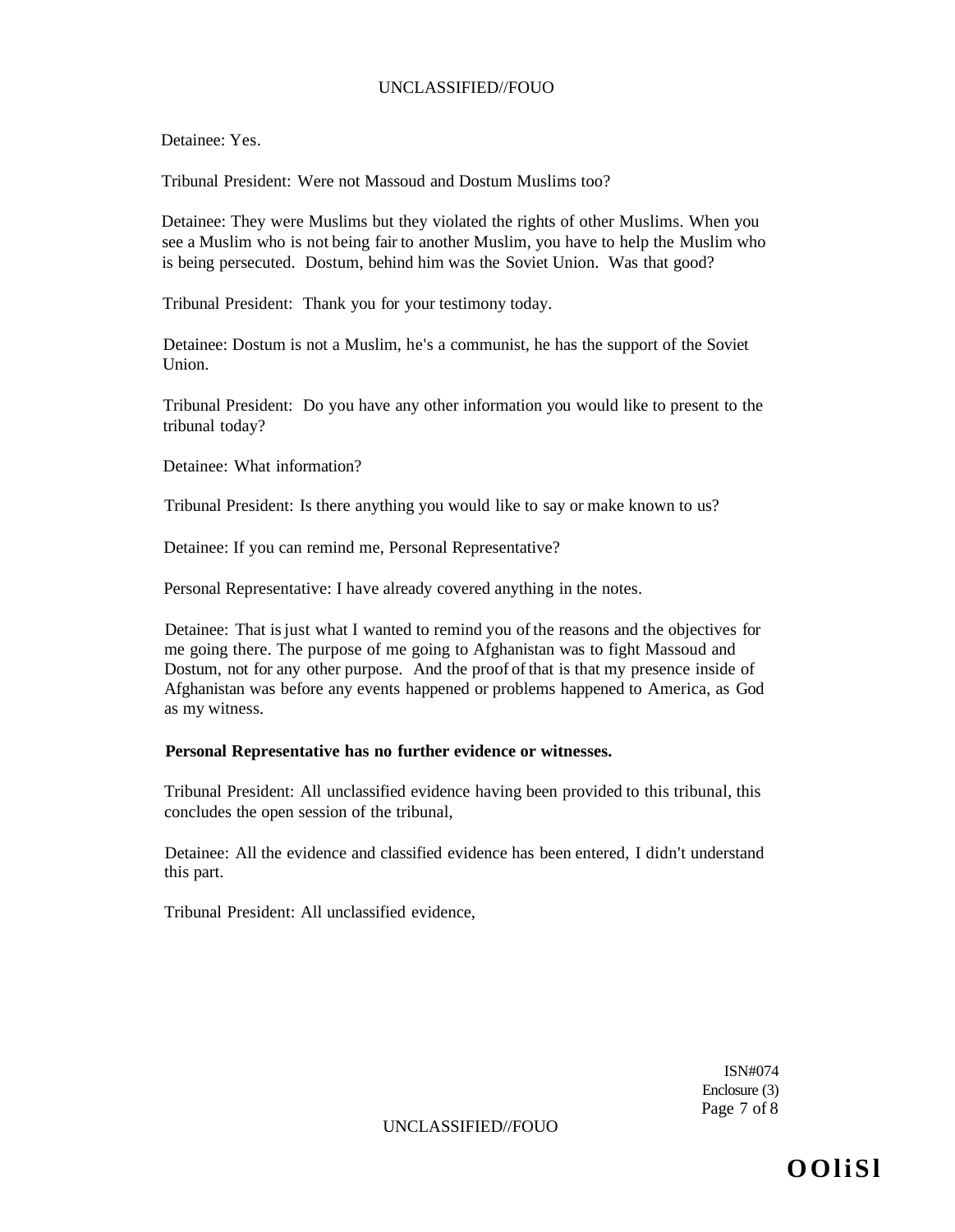## AUTHENTICATION

I certify the material contained in this transcript is a true and accurate summary of the testimony eiveit



Colonel, U.S. Marine Corps Tribunal President

> ISN# 074 Enclosure (3) Page 8 of 8

UNCLASSIFIED//FOUO

OOii52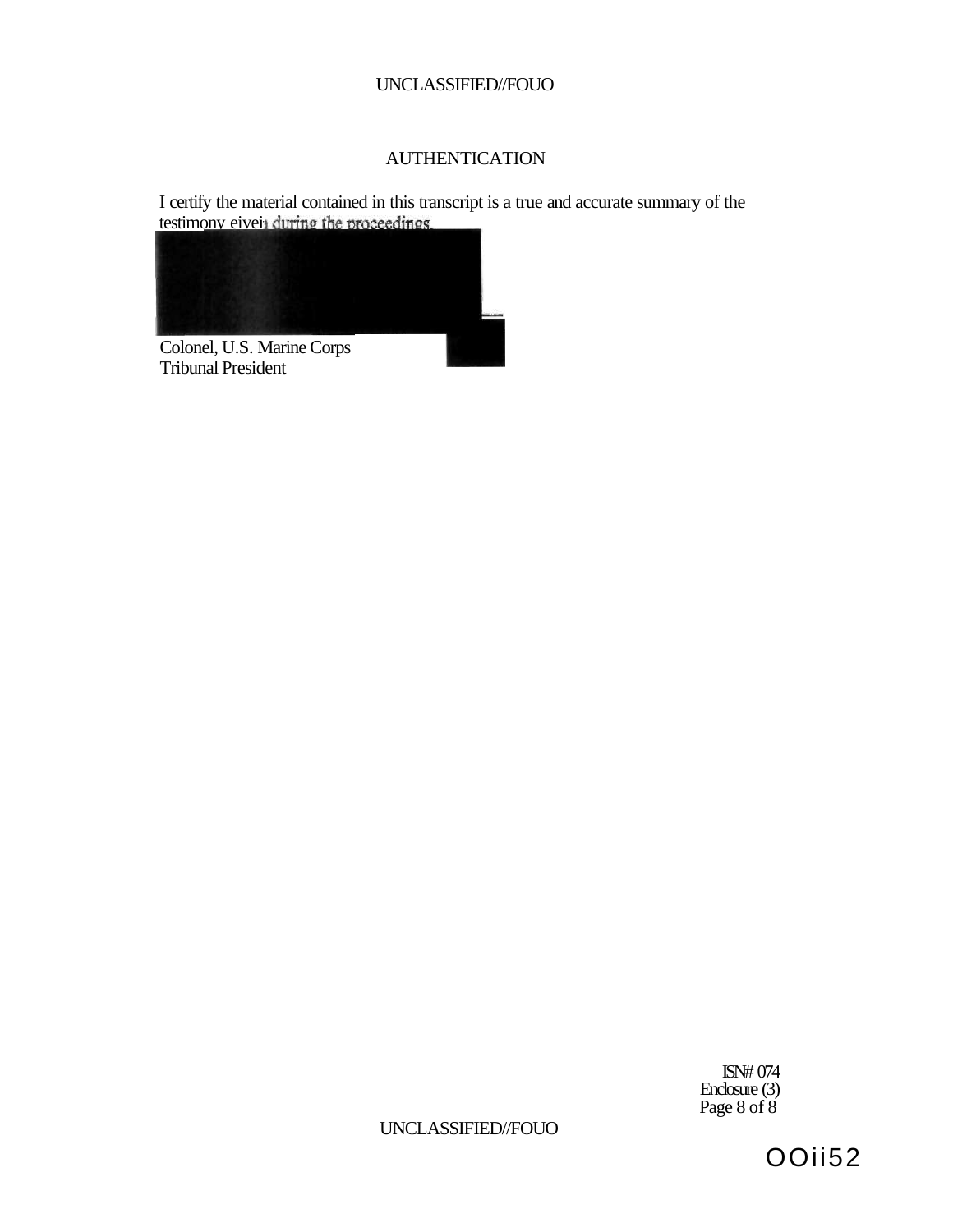#### Summarized Sworn Detainee Statement

When asked by the Tribunal President the detainee stated he understood the process and he did not have any questions.

When asked by the Tribunal President if he wanted to make a statement the detainee indicated that he did. He was sworn and provided essentially the following information:

Unfortunately I was in the hands of the wrong people. They sold me and the Americans bought me. I was bought and put in their detention. I was only 16 years old at the time. I answered all their questions. They blamed me for having a connection with Mohammed [referring to the Jaish-E-Mohammad organization as alleged in Exhibit R-1], but I had none. I am not registered with them. Of course I went there [to Afghanistan] but I had no connection with them. I did not take part in the war. I fought with the Taliban and I also took their training. When I left home it was an emotional decision. I had no sense at that time.

Summarized Answers in Response to Questions bv the Tribunal Members

Q. To make sure I heard you right, you said you fought with the Taliban and took training with the Taliban?

- A. Yes.
- Q. Do you remember when?
- A. I took training in July and went to Afghanistan in August
- Q. Was this before the Americans started bombing?
- A. Yes.
- Q. Were you with the Taliban after the Americans bombed?
- A. I was with them one and a half months before they bombed.
- Q. What about after they bombed?
- A. Yes, I was on the front line.
- Q. How were you captured?
- A. When the line was broken, I was traveling toward Konduz and got captured.

ISN#301 Enclosure (3)

# Page 1 of 2 UNCLASSIFIED/FOUO

**OOl? 53**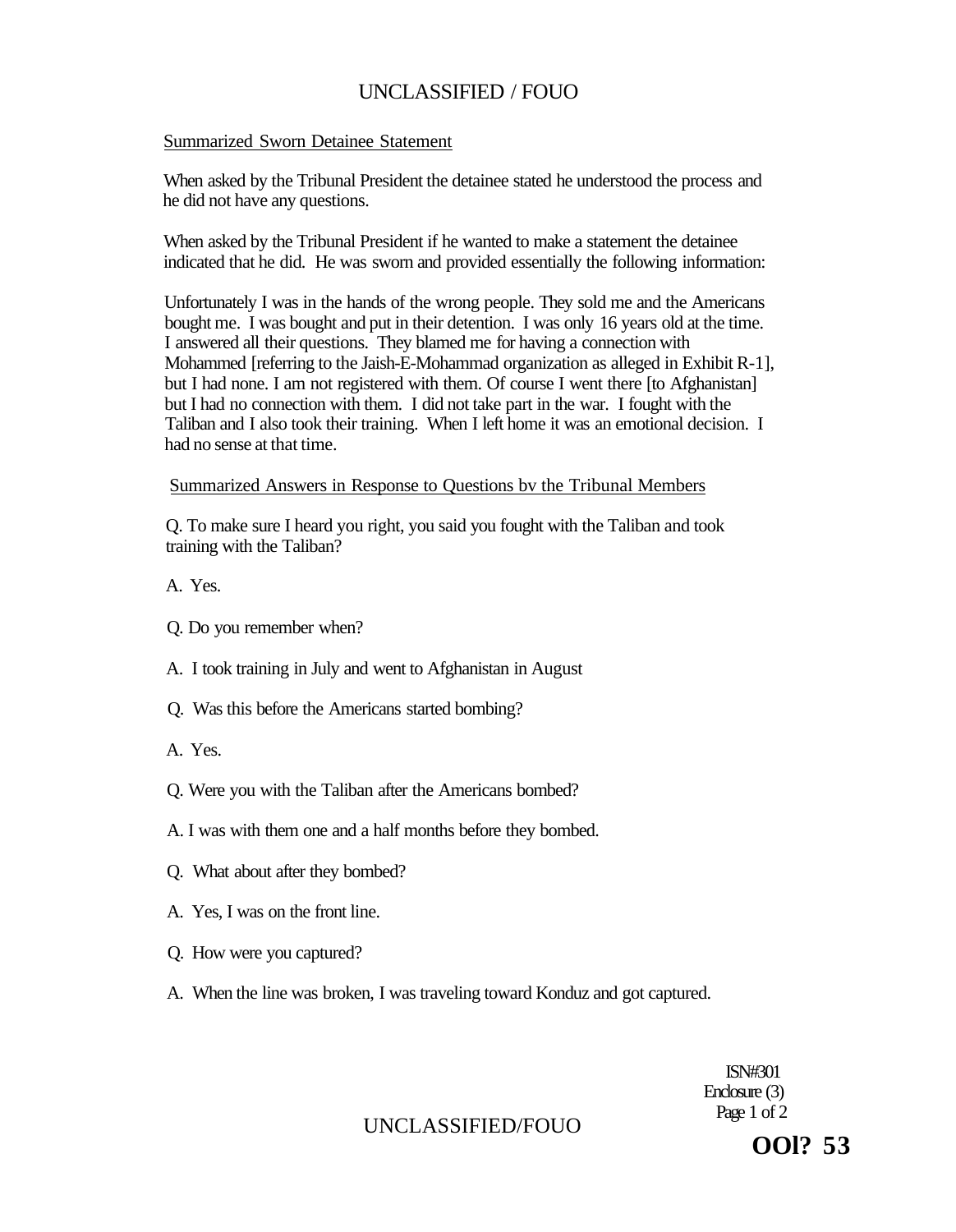- Q. Were you captured by the Northern Alliance or American forces?
- A. Northern Alliance.
- Q. Did you fight against the Northern Alliance?
- A. I did not fight there, I was on a defensive line.
- Q. Do you have any other evidence to present to this Tribunal?

A. I had nothing against America then or now. When I was brought here and questioned, I answered everything, but I have still not been released. I have no plans to go back and fight again.

Q. Personal Representative do you have any other evidence to present to this Tribunal?

A. No sir.

## **AUTHENTICATION**

I certify the material contained in this transcript is a true and accurate summary of the testimony given during the proceedings.

| Col, USAF |
|-----------|

Tribunal President

ISN #301 Enclosure (3) Page 2 of 2

## **UNCLASSIFIED / FOUO**

**0014 S4**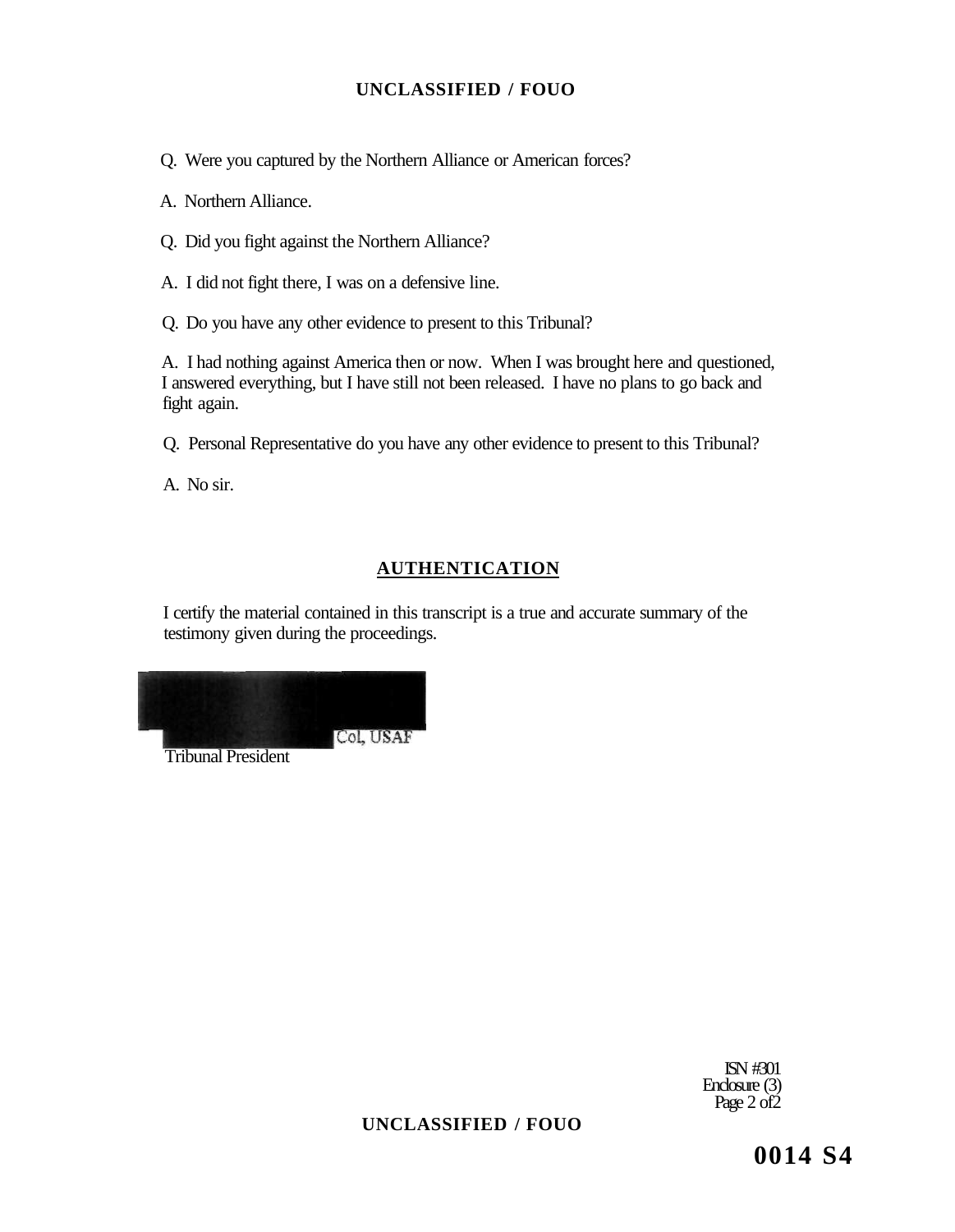#### **Summarized Sworn Detainee Statement**

When asked by the Tribunal President the detainee stated he understood the process and he did not have any questions.

When asked by the Tribunal President if he wanted to make a statement the detainee stated yes and provided the following statement after electing to be sworn:

What else can I tell the committee? I can't say anything further. If you look at what I have written and all the evidence I presented to my Personal Representative. I really don't have anything to say.

The Tribunal President then asked if the Personal Representative had any questions for the Detainee. The following exchange ensued:

## **Summarized Answers in Response to Questions by the Personal Representative**

- Q. What do you do for work?
- A. I was a store vender.
- Q. The evidence states you owned an AK-47 rifle, why did you own it?
- A. For the protection of my family.
- Q. Do you remember when the U.S. forces came to your house?
- A. Yes.
- Q. Why did they come to your house?
- A. I don't know.
- Q. The evidence states, you were told to stop, but you did not, why?
- A. I did stop when they asked me to.
- Q. Did you fire your weapon?
- A. I don't remember.

## **Summarized Answers in Response to Questions by the Tribunal** Members

Q. Are you a member of the Taliban?

ISN #783 Enclosure (3) Page 1 of 2

# UNCLASSIFIED / FOUO

00li55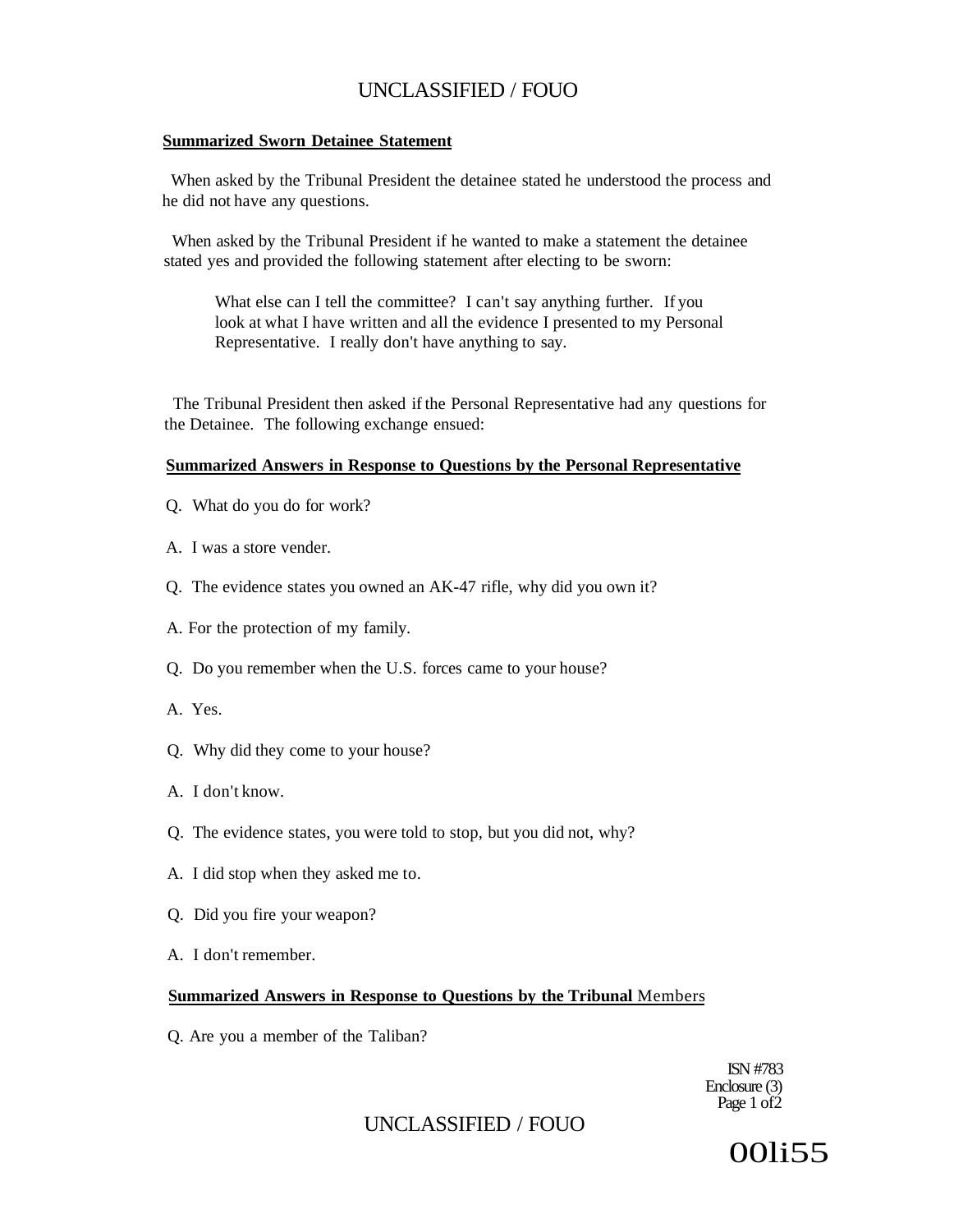**A.** No.

Q. Do you have any affiliation or association with al-Qaida?

A. No.

- Q. When the U.S. forces came to your house, did you know whom they were?
- A. First I thought it was my personal enemies, and then I found out it was soldiers.
- Q. Where did you learn to fire the AK-47?
- A. Everybody in Afghanistan knows how to use the gun.
- Q. Do you have any other evidence to present to this Tribunal?

A. No.

Q. Personal Representative do you have any other evidence to present to this Tribunal?

A. No.

## **AUTHENTICATION**

I certify the material contained in this transcript is a true and accurate summary of the testimony given during the proceedings.



Tribunal President

ISN #783 Enclosure (3) Page 2 of 2

**UNCLASSIFIED / FOUO** 

OOU 56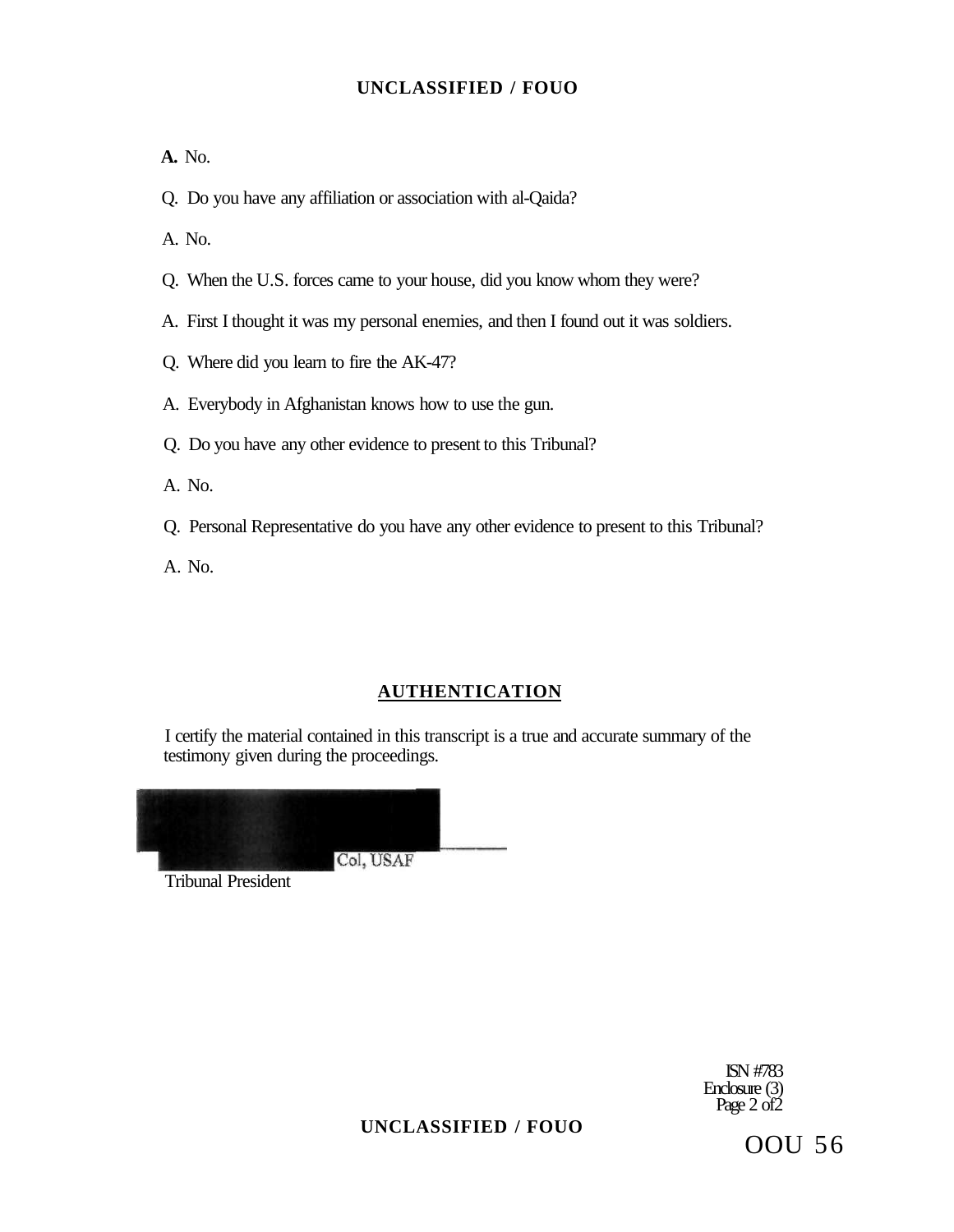#### Summarized Detainee Unsworn Statement

Tribunal President: Awal Gul, you may now present any evidence you have to the Tribunal and you have the assistance of your Personal Representative in doing so. Do you want to present evidence to this Tribunal?

Detainee: I have no evidence, but I have the statement with the Personal Representative. I have given it to him.

Tribunal President: Would you like to make your statement under oath?

Detainee: No.

**In the following section of the summarized transcript, the Personal Representative reads the detainee's unsworn written statement (attached as Exhibit D-B) to the Tribunal. The statement addresses each point on the Unclassified Summary of Evidence in order. Because the statement does not always indicate the text of the point being addressed, the points from the Unclassified Summary of Evidence are provided below in italics to put the detainee's unsworn statement into context Any comments made by the detainee or others while the Personal Representative reads the statement are summarized, as well.** 

Tribunal President: Personal Representative, you may begin.

Personal Representative; Detainee Awal Gul dictated the following written statement on 9 September in response to his Unclassified Summary of Evidence dated 7 September 2004.

## *3.a. Detainee is a member of the Taliban and associated with al Qaida.*

## *1, Detainee was trained in the use of Stinger missiles in Pakistan.*

Personal Representative: Regarding allegation 3.a. 1,1 was trained in the use of Stinger missiles. This was during the timeframe that the United States was providing the missiles to Afghans to be used against the Russians. There was training both in Afghanistan and Pakistan by United States personnel. I did not pass the tests for using the Stinger and therefore, I never used one. The year I was trained was 1365/1986.

## *2. Detainee associated with Usama Bin Laden on three occasions*

Personal Representative: Regarding allegation 3.a.2,1 did see Usama Bin Laden on three occasions. 1 never did interact with him, other than to shake his hand. On the first occasion in 1369/1990,1 only saw him from a distance. On the second occasion, we had heard that rich Saudis were coming to build a hospital and a school. Usama Bin Laden arrived and as a matter of courtesy, everyone gathered in a large group and welcomed

> 1SN #782 Enclosure (3) Page 1 of 12

# UNCLASSIFIED//FOUO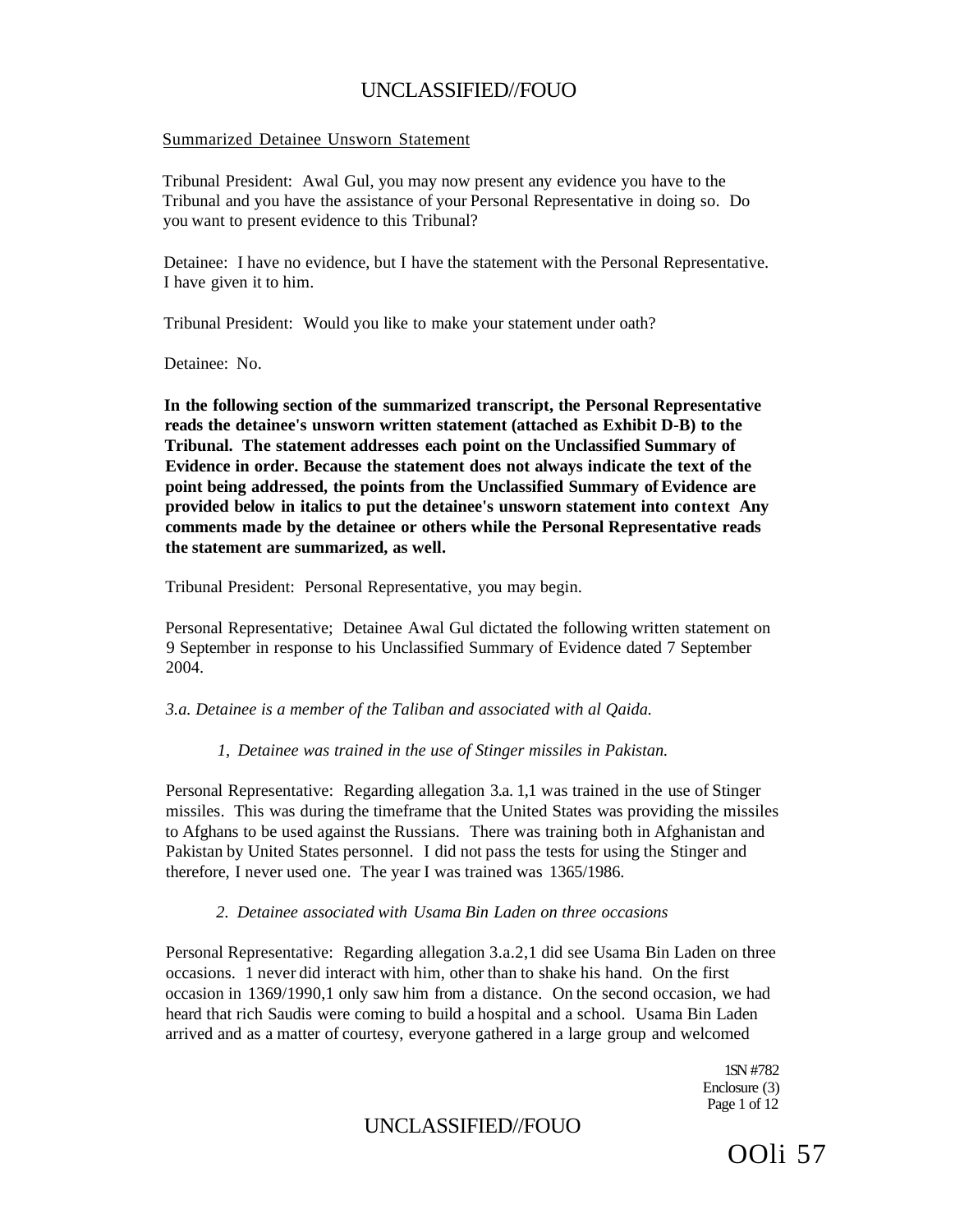him, shaking his hand. This occurred in 1374/1995. The third occasion was after the Taliban came and took over, 1375/1996. At this time, the Mujahideen split into two groups, one to fight the Taliban and one that did not fight. I belonged to the group that did not want to fight. Hagi Abdul Ghadar asked why we are not fighting, and he told us that Yunis Khalis said that we had to fight.

Detainee: He was the chief of that area. He asked us why we are not fighting.

Personal Representative: So, to clarify this information, we sought out Yunis Khalis, who told us that he did not say we had to fight.

Detainee: Hagi Ghadhar mentioned that we have to go to the fight because Yunis Khalis announced it that everyone has to go to the fight. Therefore, we decided to go to Yunis Khalis to see if he tells the truth or not. That is why we go out there.

Personal Representative: On the way back, we saw a large crowd by a house. It turned out that Usama Bin Laden was staying at this house. There was a large crowd there and I only saw him from far away.

Detainee: It wasn't too crowded, but some people were there.

Personal Representative: This just happened and was not planned. I would like to state at this time, we did not know that Usama Bin Laden was anti-US. It was only three years later when we realized this, 1378/2000. It was also at this time that I resigned from my job.

Detainee: My understanding was, after that it was against the U.S. and I tried to resign.

*3. Detainee served intermittently as commander of a Taliban supply base near Jalalabad, Afghanistan, for ten years,* 

Personal Representative: Regarding allegation 3.a.3,1 did serve for 9 years, 1371- 1380/1992-2001.

Detainee: I worked 9 nine years from 1371-1380.

Personal Representative: Four of those years were with the Mujahideen, and I had a fiveyear contract with the Taliban. I actually only served three of the five years for the Taliban, as I was trying to resign and they told me no. In 1378/2000,1 met with Hazrat Ali to establish our own local security and split with the Taliban.

Detainee: I was in contact with him before that year. But since everything goes kind of hasty around this state, I kind of decided to join them, join Hazrat Ali's group.

> ISN #782 Enclosure (3) Page 2 of 12

UNCLASSIFIED//FOUO OOI? 58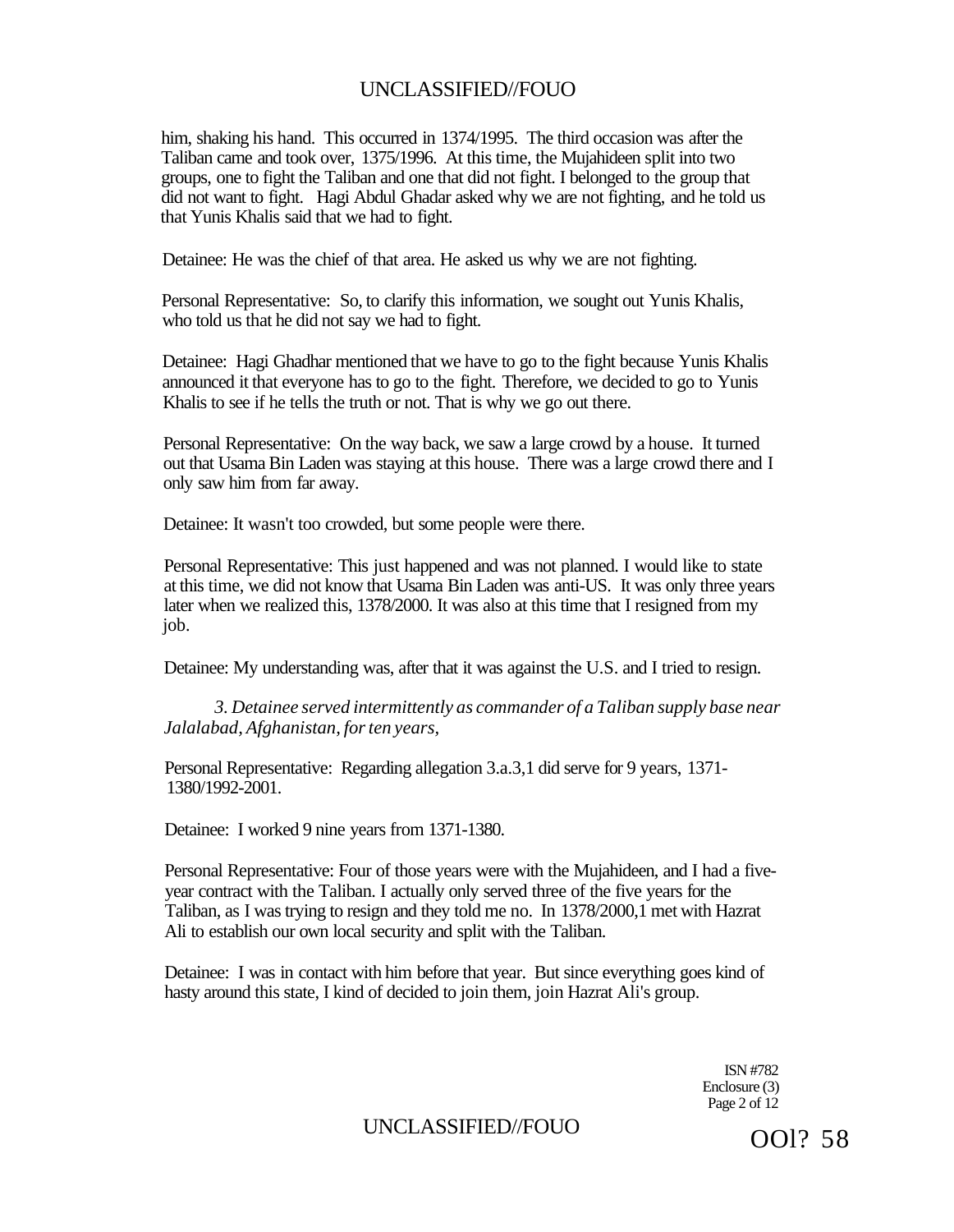Personal Representative: When the Mujahideen ran the camp, there were 250 people there. When the Taliban ran it, there were only 75.

Detainee: After I resigned and they rejected it over and over again, I tried to run away and go to Hazrat Ali's group. That is when I got captured and turned over to the Northern Alliance. Hazrat Ali told me that we can escape, work for him.

Personal Representative: When the Taliban took over, almost everyone stayed in their jobs as they were scarce and people needed to work. After the fall of the Taliban, there were two major groups in the area, the Northern Group (Alliance) and the Pakistanis.

Detainee: I couldn't stay in that location because I was scared of the Southern Group, which was the Afghan group, that was staying in that location. There were lots of problems trying to stay in that location, so that's why I tried to join Hazrat Ali's group. I was going to run away to the Northern Group, but Hazrat Ali told me I had to stay there.

Personal Representative: The Pakistanis knew that I had worked for the Taliban and went to Hazrat Ali and forced him to turn me over to the Northern Group.

Detainee: Hazrat Ali asked the Pakistani group to verify that I am part of the Taliban or not, which they did, and sent me to the Northern Alliance. And those people came from Pakistan and Saudi [Arabia]. They had some relatives working for the Taliban. Hazrat Ali wanted me to stay there, but since they said that I used to work for the Taliban, that is the reason they captured me and sent me to the Northern Alliance, Hazrat Ali defended me and said, "He was not working for the Taliban, he was working for me." When the American group came over and I was working with the American group - when they came to Bagram, I did not work anymore. I wasn't in the war.

*3b. Detainee engaged in hostilities against the U.S. or its coalition partners.* 

*1. Detainee fought against the Northern Alliance in Kabul on the Gul-Da-Da-Ra front lines and was the commander of a ten-man unit* 

Personal Representative: Regarding 3.b.l, I was not in the war as a fighter. When asked to send supplies for ten men, I would send supplies for ten men.

Detainee: This ten people was the first 3 years I was active. Later I worked by myself.

Personal Representative: I provided supplies from 1375 to 1378/1996 to 2000. I did not provide supplies during 1379 to 1380/2000 to 2001, as I was trying to get out of the last two years of my contract with the Taliban.

> 1SN #782 Enclosure (3) Page 3 of 12

UNCLASSIFIED//FOUO

OOl? 59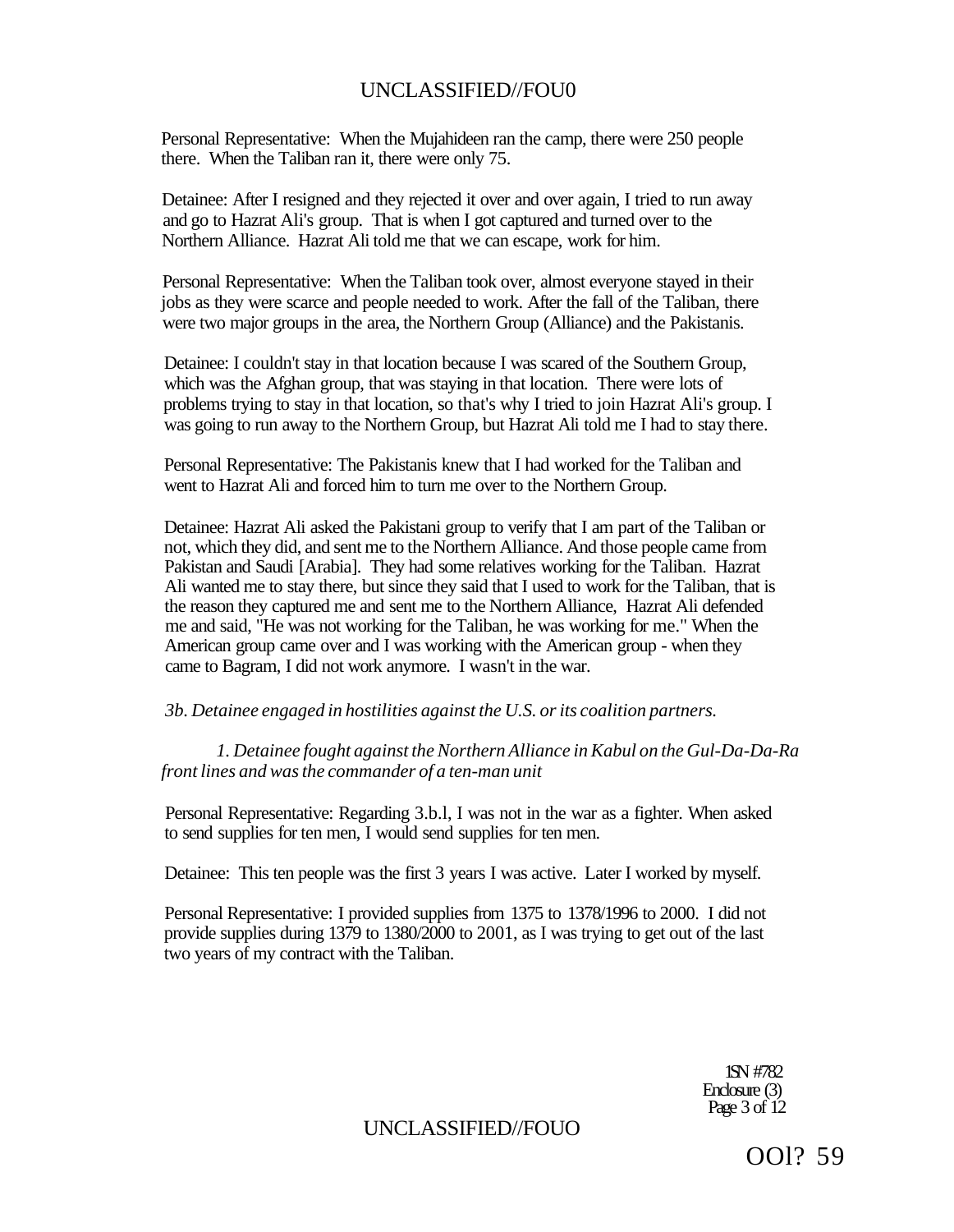*2. Detainee was the commander of "Taliban Unit Four," a 250-soldier unit, for approximately five years.* 

Personal Representative: I was in charge of 250 personnel from 1371/1992 through when the Taliban took over and the number dropped to 75 by 1375/1996.

Detainee: The camp had 250 people during the Mujahideen time, when I was part of Mujahideen - the first four years of my nine years. The 250 number was really from those 4 years, and I was a member of the Mujahideen.

Personal Representative: It was a base, with some larger weapons, a tank, etc.

Tribunal President: Awal, does that conclude your statement?

Detainee: I have some more things to say. I put my resignation to the government in the hands of the members of Hazrat All's group. [Haji] Abdul Hagh was a member of this group. He was killed by the opposition. Waleed Abdul Hagh was the brother of the guy who was killed. That's who I put my resignation in to. Waleed was his brother. He was a governor of the area. Haji Abdul Hagh was killed, and his brother was alive, and I was working with him and that's why I put my resignation in to him. I put my resignation from the Taliban through him. His brother was the one who got killed by the opposition, and he was pro-American and he was a member of the Hazrat Ali group. Haji Hagh and Hazrat Ali were one group; they were working together. Both of them were against the Taliban.

#### *Tribunal Member wanted clarification of names: Haji Abdul Hagh and Hazrat All*

Detainee: I put in my resignation through these people. My resignation [went to] Haji Abdul Hagh, who is part of Hazrat Ali. Haji Abdul Hagh was killed, and I put my resignation through Haji Din Muhammed. Haji Din Muhanimed is of the same party as Hazrat Ali. I worked with him and he tried to take care of me, and that's who I put my resignation through. At the time you are referring to, I don't feel I was captured. There was an American up there. We had a meeting and he told us to work with Hazrat Ali, and that is why I was part of Hazrat All's group.

Tribunal Member: Who told you to work for [Hazrat Ali's group]?

Detainee: One American. There was a meeting. The American said we should work with Hazrat Ali because he is a pro-American. That is why we joined that group. That was the same person who was a representative, and he entered into Jalalabad through Hazrat Ali. There was a power struggle among the groups. Because I was a member of Hazrat Ali, and since I was a member of a different group before, even though I was pro-Hazrat Ali, they thought I had some kind of knowledge and might be of benefit to them. Based on the research of my background, they tried to push me out from that system. There was a power struggle in the groups. Indirectly, they notified that I better start

> 1SN #782 Enclosure (3) Page 4 of 12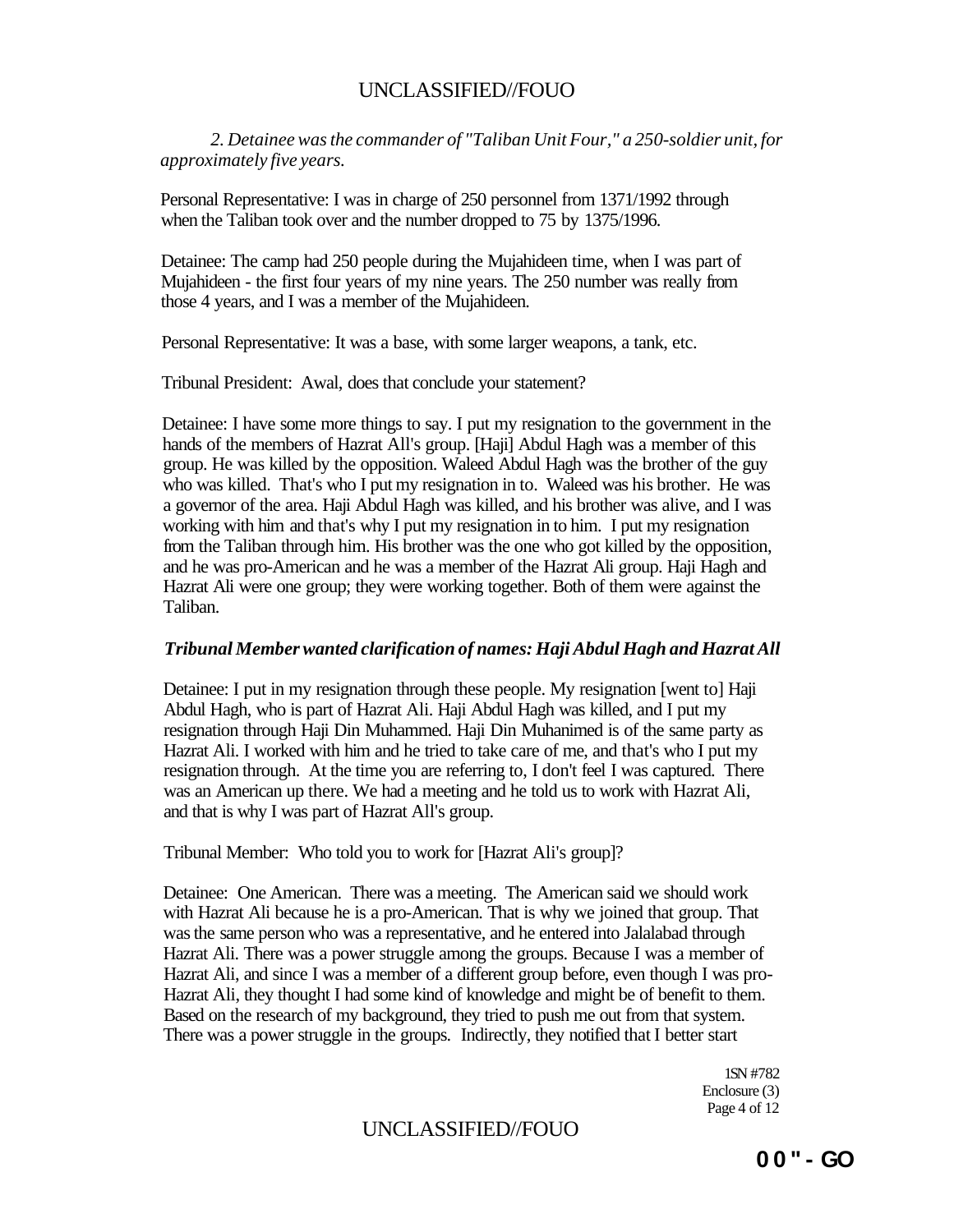running away since there was a power struggle between the people. I said, "No, I'm not going to run anywhere, and I'm going to stay with Hazrat Ali." That's why I said that.

Detainee (continued): Pakistan mentioned that Kabul was never going to fall as long as the Taliban was there. When Kabul fell, they were accepting those commanders that were pro-Pakistani, not those that were pro-Northern. We were against the commander of the Pakistanis. We helped the Northern Alliance. That is the reason they were searching my background and everything else. The Pakistanis were pro-fight against the United States. I am a pro-Afghani person. I was a soldier during the time it was pro-American. We were pro-American. We helped the U.S. I was a soldier.

Detainee (continued): 1 don't have anything against the United States. And this is a shame that they keep me down here a long time. I have never had anything against the United States. I am asking this. Tribunal, please, I don't have anything against the United States and I don't want the United States to have anything against me. I wish you wouldn't judge me from the circumstances, that someone else put a report against me. I was fighting and I was a pro-American when the Americans were out there. I'm just a person right now. That was a long time ago. I was pro-U.S. Right now, I'm just working in Afghanistan. I was working in an international health organization. I was giving the medicine or supplies. I don't know what those people coming over have in their hearts. When they came, we greeted them. 1 wasn't a runaway. I went and turned myself in.

## **After the conclusion of the detainee's unsworn remarks, the detainee answered questions from Tribunal Members. The Personal Representative and the Recorder indicated they had no questions.**

Tribunal Member: In regard to the Unclassified Summary b. 1, it talks about the Gul-Da-Da-Ra front lines. I just wanted to confirm for the record, when did that fighting occur?

Detainee: That was in the first 3 years that I was talking about, from my 5-year contract, and during that time they were asking for the material and the people, I would send them out there. I wasn't in the war.

Tribunal Member: Was this before or after September  $11^{th}$ ?

Detainee: That was 2 years before that. I wasn't there. I supplied the people.

Tribunal Member: During your statement, you talked about an American, telling you to go join a force. Was this American in uniform or civilian clothes?

Detainee: He had civilian clothes and he was middle aged.

Tribunal Member: Would it be fair to say you supported the Northern Alliance or Taliban during the struggles in Afghanistan after September  $11^{th}$ ?

> ISN #782 Enclosure (3) Page 5 of 12

# UNCLASSIFIED//FOUO

 $00+i$  61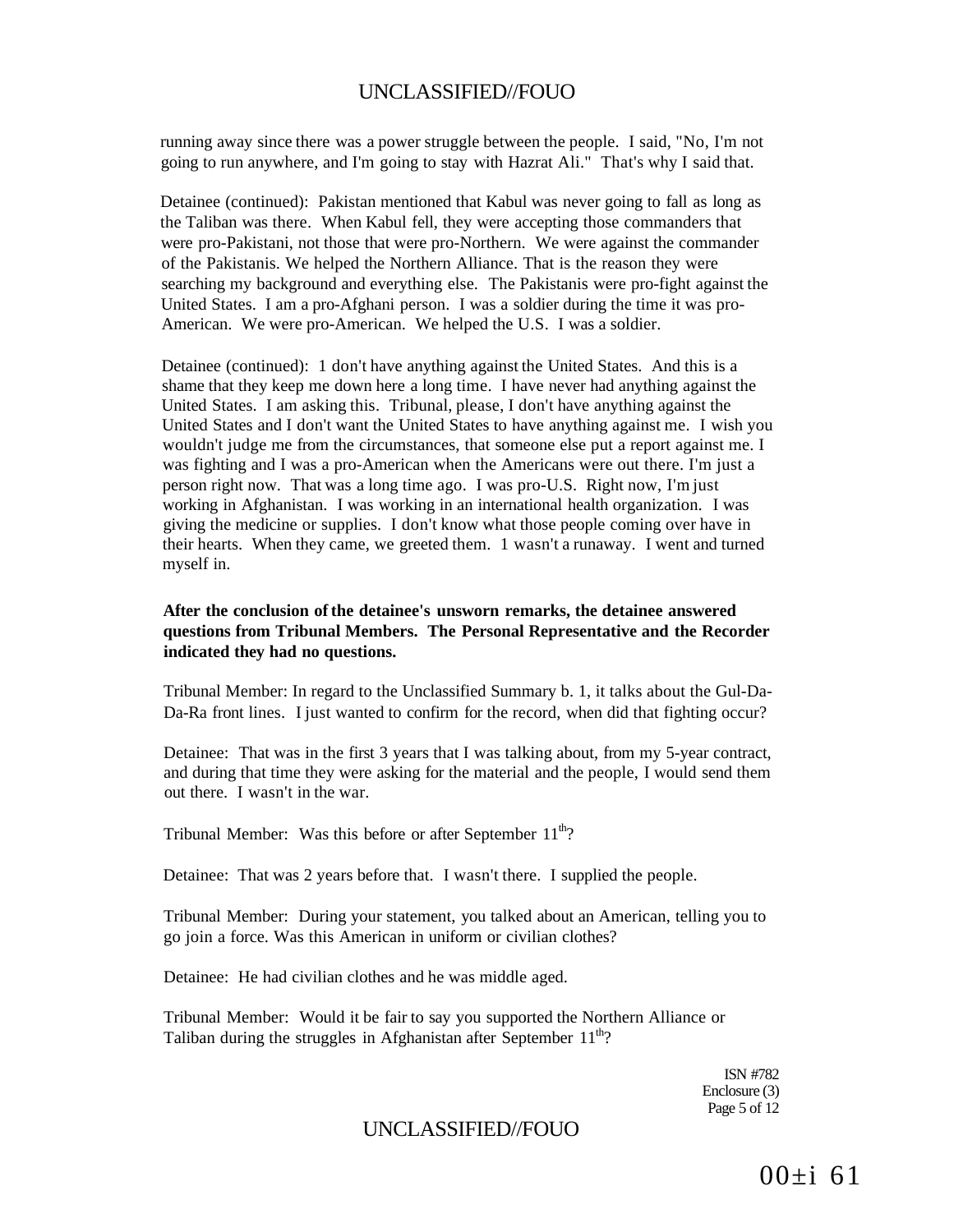Detainee: I was working with the Northern Alliance. You can verify my statement through Hazrat Ali.

Tribunal Member: You mentioned that you worked in Afghanistan as person for a health organization. Do you know the name of that organization?

Detainee: I was giving an example. I was working for an outlet in Afghanistan.

Tribunal Member: Did you work for Al-Wafa?

Detainee: No. I don't know him. The organization didn't help in the hospitals or drug stores, the international organizations. We thought that Bin Laden was the organization coming to help us, but he didn't.

Tribunal Member: As far as you being detained, you turned yourself in?

Detainee: No one captured me. I was working with the Northern Alliance and Hazrat Ali. They commanded me to go turn myself in and that's what I did.

Tribunal Member: When you did that, did you have a weapon?

Detainee: No. I never had one.

Tribunal Member: If you were working for the Northern Alliance, why did you have to turn yourself in?

Detainee: Everybody had an objection about my case. I was willing to go to court and testify. That is why I went to the Northern Alliance.

Tribunal Member: When working with Hazrat Ali, were you with the Northern Alliance at that time, at the end?

Detainee: Yes, I was.

Tribunal Member: So if the Northern Alliance won, why did you have to turn yourself in?

Detainee: Since from being in the Southern organization, my background wasn't clear. With the recommendation of Hazrat Ali, he told me go ahead and turn myself in to the Northern Alliance to clarify my situation.

Tribunal Member: But if you were working for Hazrat Ali, why would he tell you to go ahead and turn yourself in?

> ISN #782 Enclosure (3) Page 6 of  $12$

## UNCLASSIFIED//FOUO

001? £2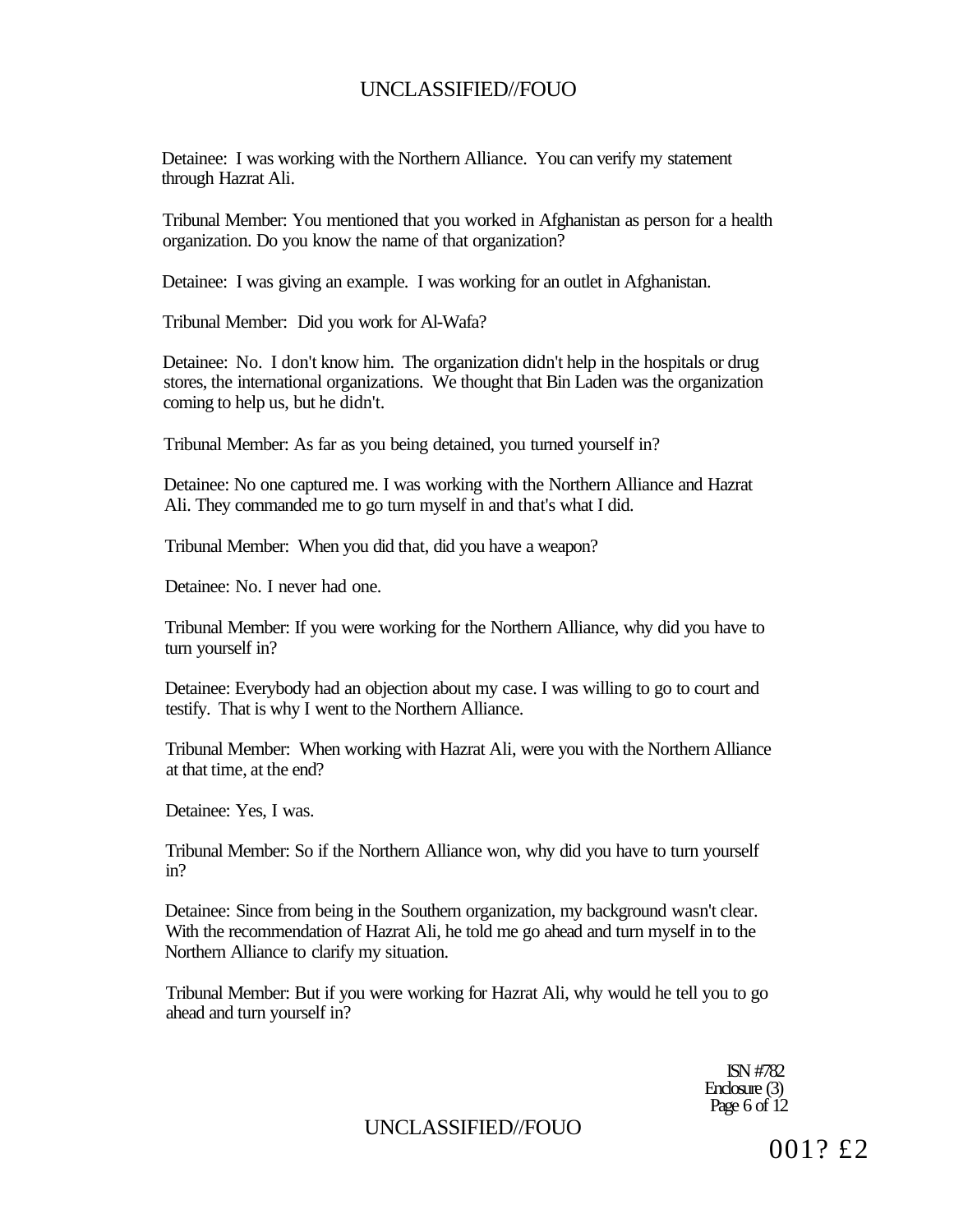Detainee: This is an Afghan custom, that no matter what kind of position you are in, if there is any allegation against you, you go back to them, the Northern Alliance, and testify.

Tribunal Member: Who made the allegation?

Detainee: It was the Southern group, the Afghan group.

Tribunal Member: When did you learn about the September 11,2001, events in the United States?

Detainee: About the same time it happened, we heard about it on the radio.

Tribunal Member: What was your job when you learned about September  $11<sup>th</sup>$ ?

Detainee: I was working in an office.

Tribunal Member: For whom?

Detamee: A Taliban organization, I had put my resignation in a long time ago.

Tribunal Member: What was your job?

Detainee: I was doing just the inventory, what was out, what was in.

Tribunal Member: What were you inventorying? What were the items?

Detainee: Pots, pans, rugs; it was a storage area that I was working in. That was just the title of the job. 1 was just working in that office. I didn't have any function. It was some kind of function for me, I had already put in my resignation and since they did not accept it, they put me in a low job and that's why I was working there as an inventory person.

Tribunal Member: Would you issue material from the warehouse to people?

Detamee: In a Taliban organization, they were not real organized. That was a job title they gave me. No, there were no other people, just an unorganized situation.

Tribunal Member: Did the warehouse belong to the Taliban military?

Detainee: There weren't any materials there, just a building.

Tribunal Member: But who were you working for? The Taliban military?

ISN #782 Enclosure (3) Page 7 of 12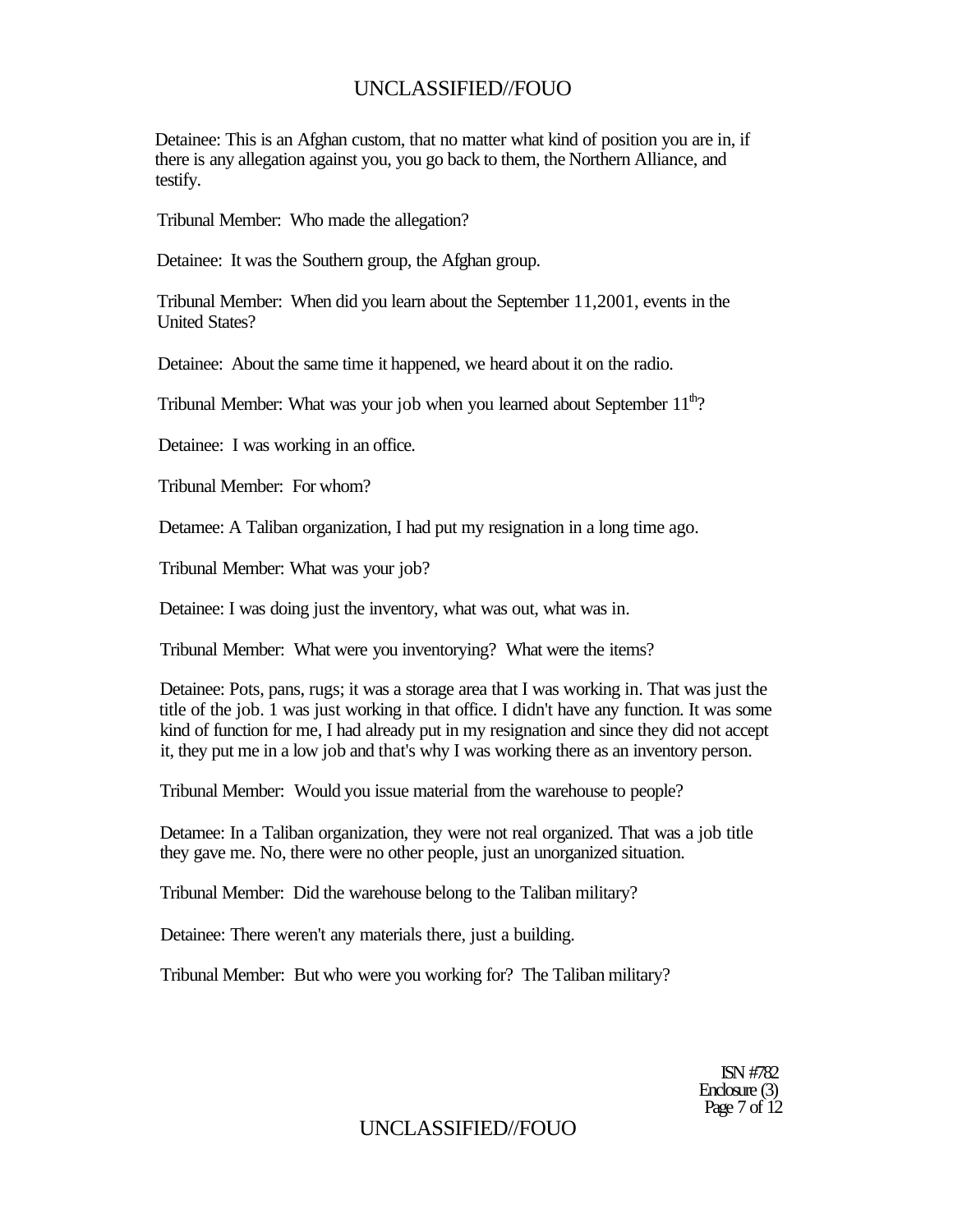Detainee: Since I tried to resign a few times, and they didn't accept it, if I tried to runaway and go to the North, I knew I would be captured, so I took that job. I knew I would be working,

Tribunal Member: Who was your contract with? The Taliban military?

Detainee: That was a Taliban group.

Tribunal Member: What were you supposed to do under the contract?

Detainee: They told me to do the inventory for one building and I did the inventory for that building. That's all I was doing. And some of the things weren't there - they didn't exist. There was supposed to be a table and a chair, and pots and pans, but they did not exist.

Tribunal Member: When you first signed the contract, what were you supposed to do, before you turned in your resignation, at the beginning of the 5-year period?

Detainee: I was commander of 75 people.

Tribunal Member: So your job was with the Taliban military at the beginning?

Detainee: Yes.

Tribunal Member: Were you still being paid when working in the warehouse? Was the Taliban military still paying you?

Detainee: Yes. The Taliban was paying my salary.

Tribunal Member: Where was this warehouse?

Detainee: Jalalabad.

Tribunal Member: Were you working in the warehouse when you decided to turn yourself in to the Northern Alliance?

Detainee: The Taliban was done and I was working for Hazrat Ali when I turned myself in.

Tribunal Member: What were you doing for Hazrat Ali?

Detainee: We were helping Hazrat Ali with the social aspect of it. The Southern group, which is the Pakistani [group], started a power stuggle, so we were just helping his organization.

> ISN #782 Enclosure (3) Page 8 of 12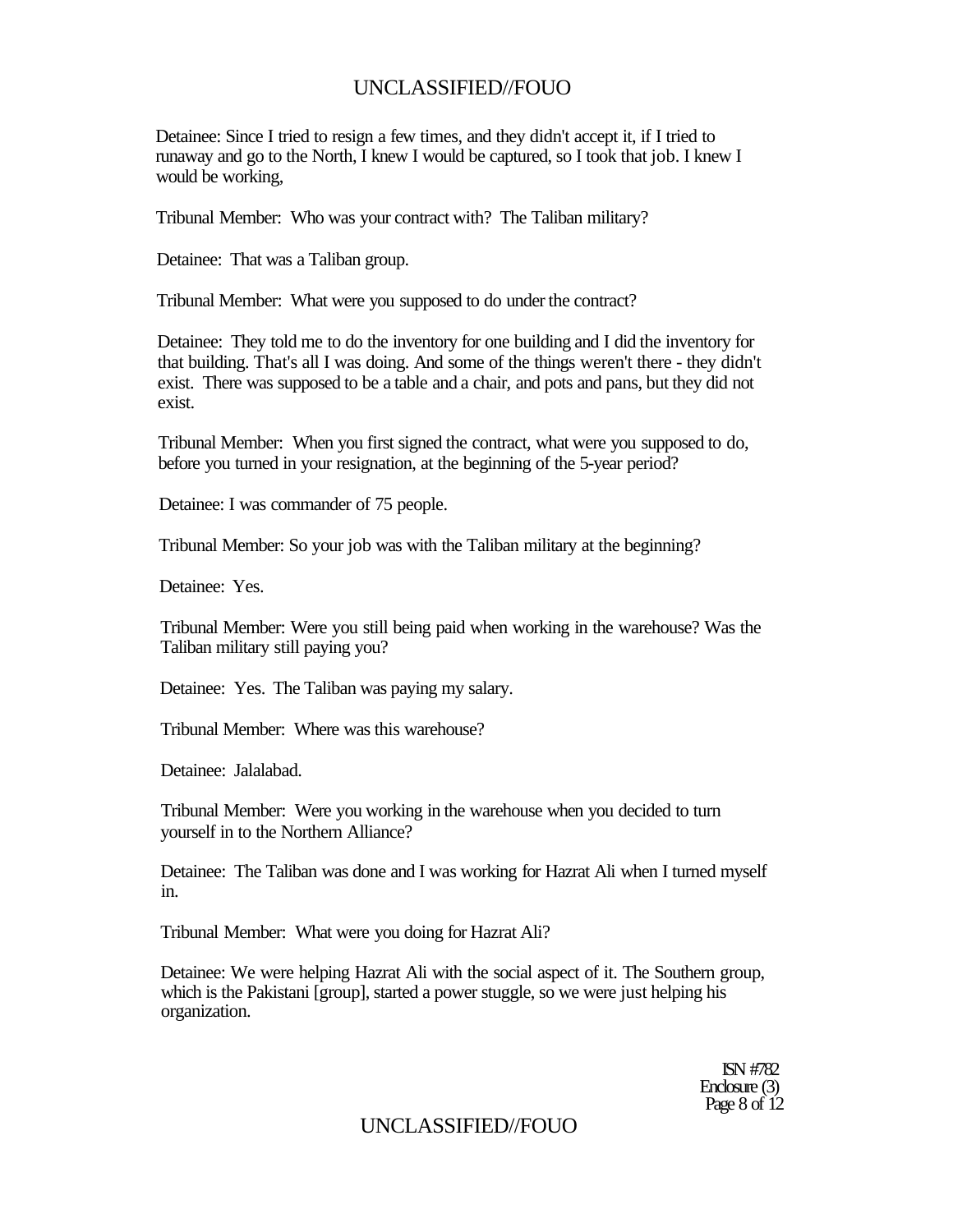Tribunal Member: In Jalalabad?

Detainee: Yes.

Tribunal Member: When did you turn yourself in? How soon after September  $11<sup>th</sup>$ ?

Detainee: It was one month after the Taliban fell.

Tribunal Member: So you worked for the Taliban until the Taliban fell, and then you started to work for Hazrat Ali for a month?

Detainee: Yes. That's how it was, but I had put my resignation in.

Tribunal Member: But you continued to work for the Taliban until it fell in Jalalabad?

Detainee: Yes. That was one month's time.

Tribunal President: When you worked for Hazrat Ali, did a person tell you and other people to turn yourself in?

Detainee: Yes, he recommended it to us.

Tribunal President: Who was that person and what was his position in the Hazrat Ali?

Detainee: It was Hazrat Ali himself.

Tribunal President: Did Hazrat Ali have to turn himself in as well? Did Hazrat Ali have to go to the Northern Alliance too?

Detainee: He was a main commander. He was against the Taliban. I cooperated with him and I become his member.

Tribunal President: In your written statement, you said you established a local security organization with Hazrat Ali.

Detainee: It wasn't really an organization. Hazrat Ali's father was more powerful since he was the Minister of the Southern Alliance in Pakistan. The commander of the Pakistanis was advertising. Naturally, I was born somewhere else [i.e., Afghanistan], but they were advertising to come to their side, and they tried to get us into their group, which is the Pakistani side. They tried to pull us toward themselves. We didn't know about that situation. We were from a different location. They didn't know us since we were not from this location. The Pakistani group was the group that was running the country. That's why I didn't like to join that group. That's the reason I swung toward Hazrat Ali's group. That's the reason I joined with Hazrat Ali. That's why I was there.

> ISN #782 Enclosure (3) Page 9 of  $12$

# UNCLASSIFIED//FOUO

OO1165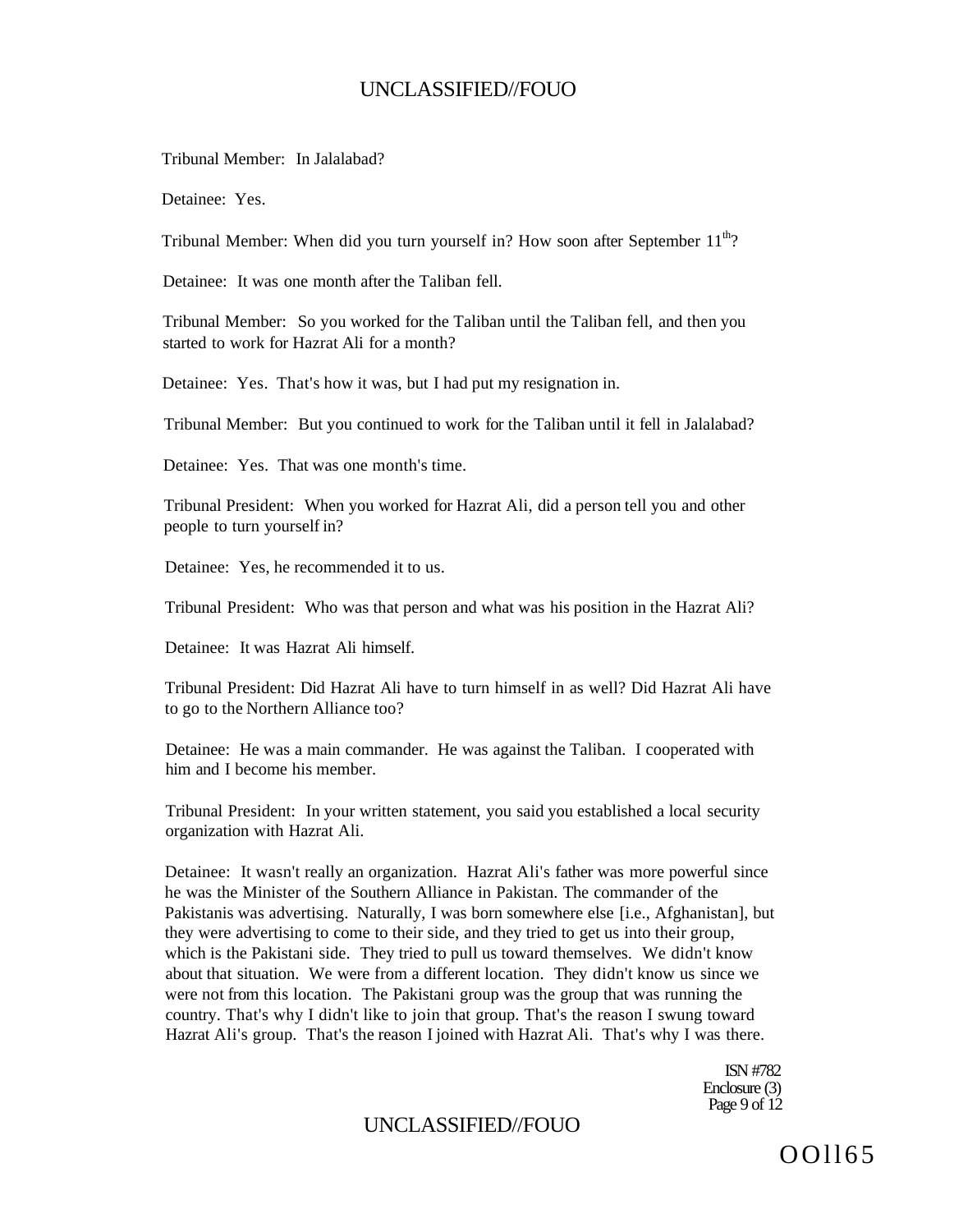Tribunal President: I need to be clear about the job. You said you provided security. Was that security for a person or a building?

Detainee: The time they are talking about, everything was unorganized and everyone tried to get to that location and tried to do something. It wasn't a specific title. Everybody tried to do something for that organization to help. I was just helping him [Hazrat Ali] in their organization and politics of Hazrat Ali. I was working out there with Hazrat Ali.

Tribunal President: Did you provide security to Hazrat Ali or to the Taliban military?

Detainee: The security was for Hazrat Ali, not the Taliban.

Tribunal President: What month and year did you submit your resignation?

Detainee: I do not know the exact date, but it was two years before the downfall of the Taliban. It is written on the resignation that I have. It has a date.

Tribunal President: I understand you submitted a resignation more than once. How many times did you submit a resignation and when?

Detainee: Twice.

Tribunal President: Do you know when you submitted your resignation?

Detainee: It was a year before the first one and it was three years before that. The second was two years before the fall of the Taliban. The first one was three years before then [i.e., the fall of the Taliban].

Tribunal President: To clarify, the Detainee said three years before the fall of the Taliban and two years before the fall of the Taliban?

Detainee: Yes.

Tribunal President: What month and year did you turn yourself in to the Northern Alliance?

Detainee: On my calendar, the date is February 10,1380. [2002].

Tribunal President: Where was the Northern Alliance when you turned yourself in?

Detainee: Kabul.

ISN #782 Enclosure (3) Page 10 of 12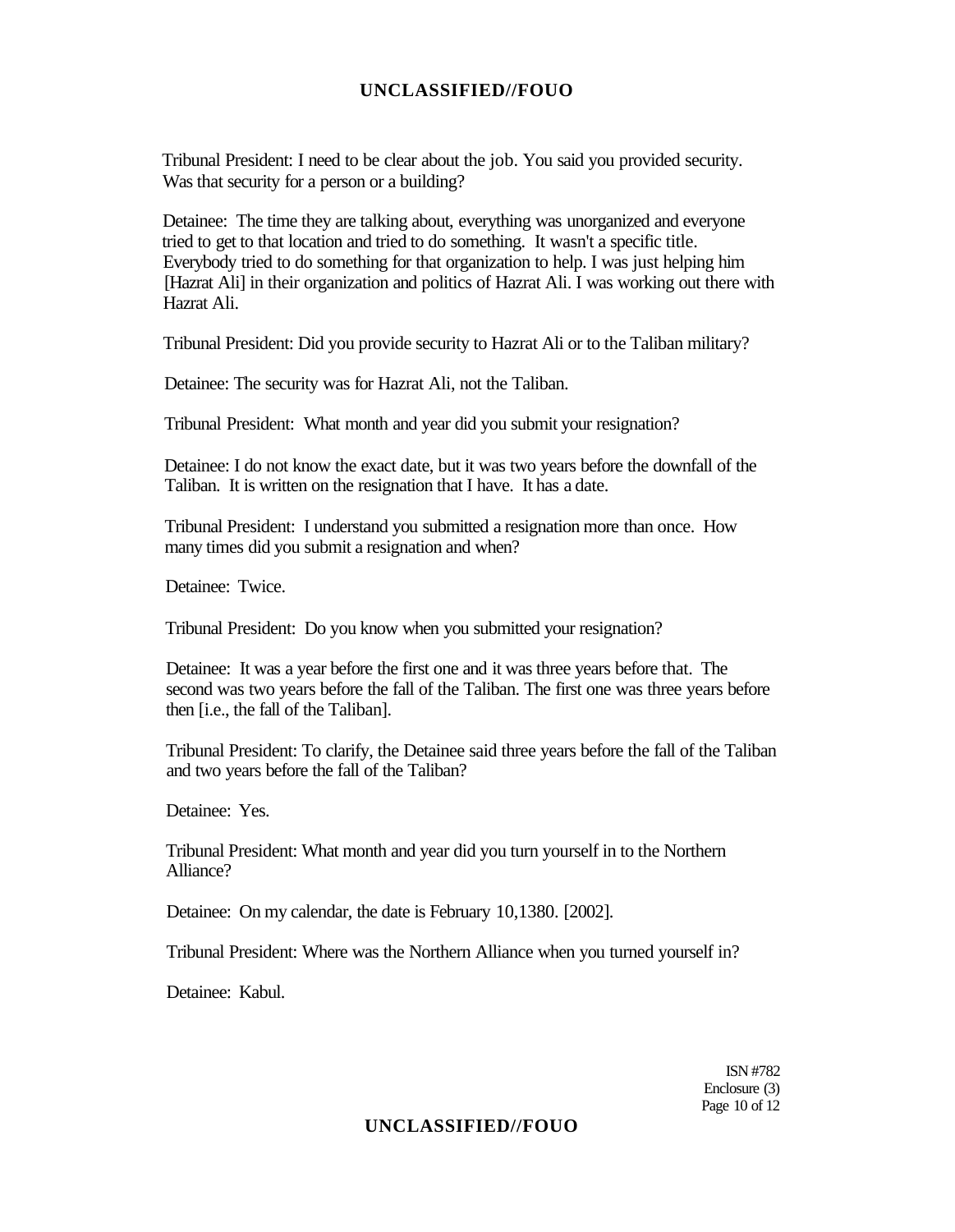Tribunal President: You had a contract with the Taliban. What year was the contract to start and what year was the contract to end?

Detainee: I'm not exactly sure. I think the ending time is on my resignation papers. My contract began roughly on 20 June 1375. I was ill for a few months and after that I started working. I don't remember the resignation date. It is supposed to be on my paper. Three years after it started, that was my resignation date. So, three years after that is going to be 1378, roughly.

Tribunal President: Let me see if I understand. The ending date of the contract was 1378 but he submitted his resignation in 1375 and 1376?

Interpreter: No, that was his starting date. He started in 1375 and resigned in 1378, no month or date.

Detainee: I would like to mention that I tried to resign twice, but it wasn't accepted.

Tribunal President: Who had the authority to approve your resignation?

Detainee: It was Mullah Omar.

Tribunal President: What was his position?

Detainee: He was the Commander or a very high-ranking person in the Taliban. Very, very high ranking.

Tribunal President: A Commander in the Taliban military?

Detainee: He was just like the King of Afghanistan. He was not part of the Taliban. He was a high-ranking, powerful man.

Tribunal President: But he was not part of the Taliban?

Detainee: Yes, He was part of the Taliban.

Tribunal President: Was he part of the Taliban military?

Detainee: He was like a King; all of the military was under him.

*For the Record\* the Tribunal President received a translated copy of detainee's request for copies of his resignation documents (Exhibit D-Q. The Tribunal President asked the Personal Representative if he had conveyed the Tribunal President's decision (page 2 of Exhibit D-A) to the Detainee that the requested documents were not relevant. The Personnel Representative stated the decision had been conveyed to the Detainee.* 

> ISN #782 Enclosure (3) Page 11 of 12

# UNCLASSIFIED//FOUO

 $00li$  t>7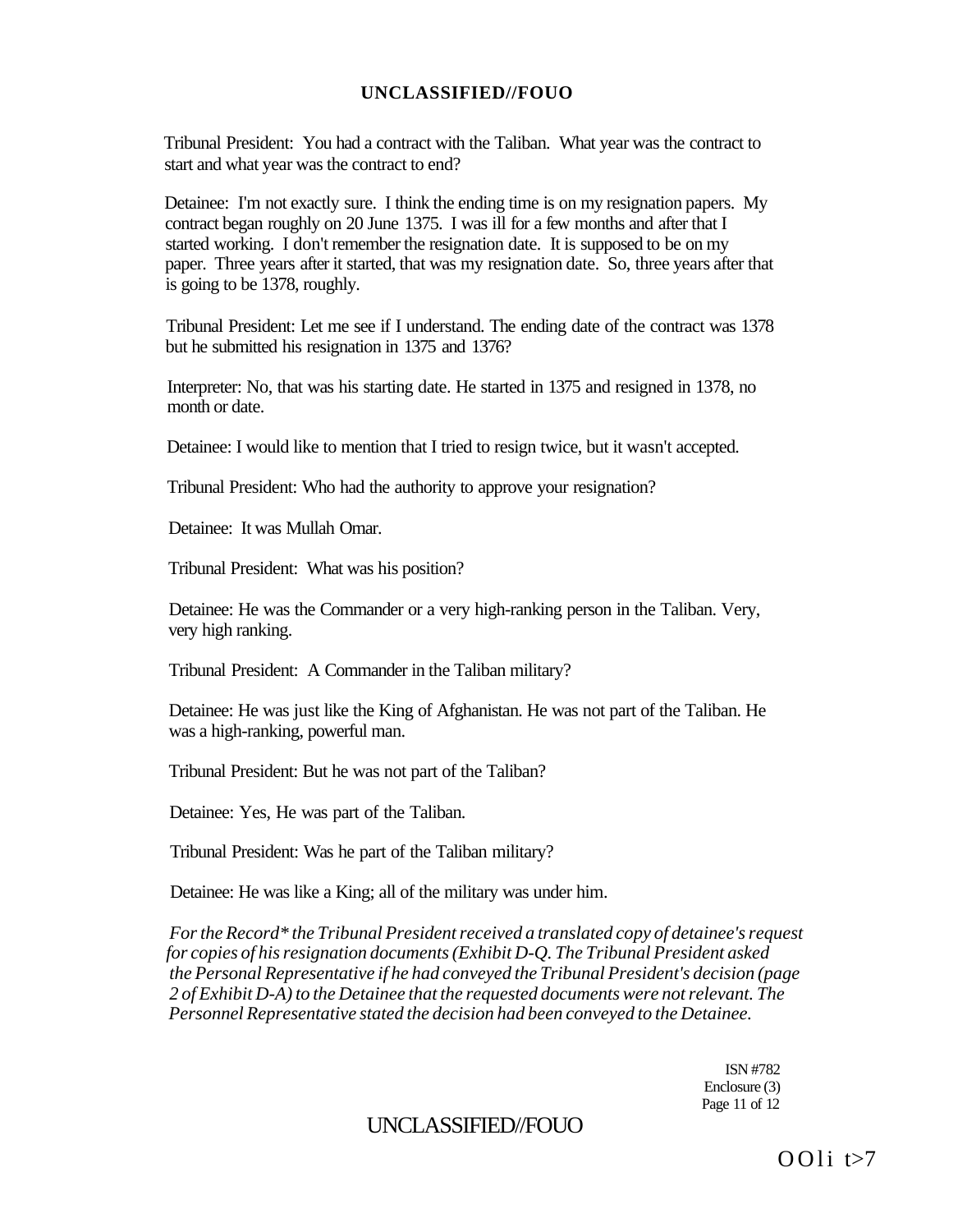## **The Tribunal President asked the Detainee if he had any other evidence to present to this Tribunal.**

Detainee: Yes. I worked with Hazrat Ali and Haji Waleed Mohammed, who was the brother of Haji Abdul Hagh. I was working close to them and they all can verify any questions you have for them.

Tribunal President: Personal Representative, do you have any other evidence to present to this Tribunal?

Personal Representative: Yes. When you were the Commander of 75 in Jalalabad, were they soldiers or civilian workers?

Detainee: They were just regular people. They weren't soldiers, just regular people.

*The Personal Representative submits the Detainee's unsworn and unsigned written statement into evidence (Exhibit D-B).* 

Tribunal President: The Tribunal has your statement. Personal Representative, do you have any other evidence, or does the detainee have any previously approved witnesses to present to the Tribunal?

Personal Representative: No, Ma'am.

Tribunal President: Do any of the other Tribunal Members have questions?

Tribunal Members: No, Ma'am.

Tribunal President: All unclassified evidence having been provided to this Tribunal, this concludes this Tribunal session.

## **AUTHENTICATION**

1 certify the material contained in this transcript is a true and accurate summary of the testimony given during the proceedings.



Colonel, U.S. Army Tribunal President

> ISN #782 Enclosure (3) Page 12 of 12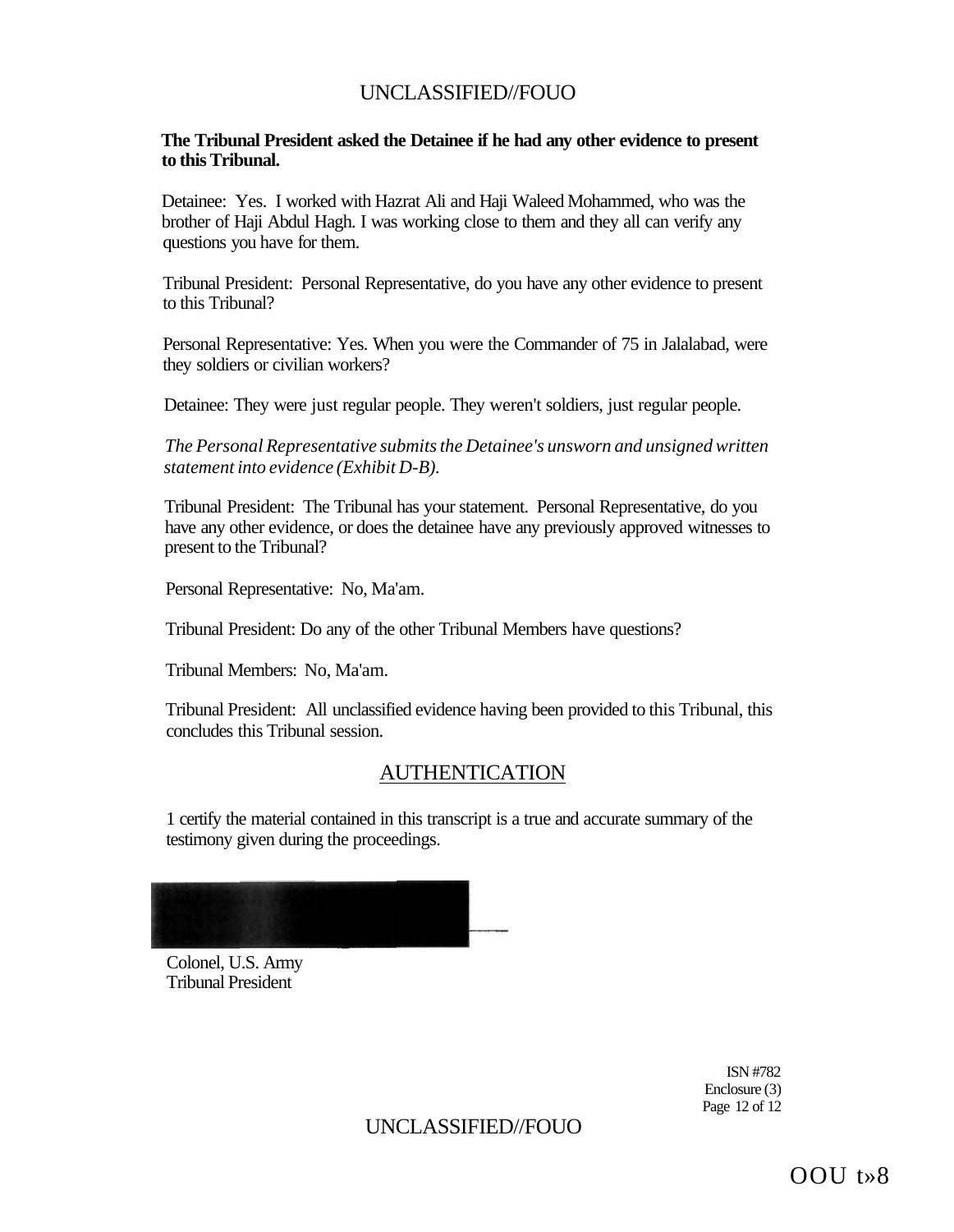#### Detainee 782 Statement

The following is my statement regarding the allegations in the unclassified summary presented to me on 9 September 2004.

A.I. I was trained in the use of Stinger missiles. This was during the time frame that the United States was providing the missiles to Afghans to be used against the Russians. There was training both in Afghanistan and Pakistan, by United States personnel. I did not pass the tests for using the Stinger and therefore, I never used one. The year I was trained was 1365/1986.

2. I did see Usama Bin Laden on three occasions. I never did interact with him, other than to shake his hand.

a. On the first occasion in 1369/1990,1 only saw him from a distance.

b. On the second occasion, we had heard that rich Saudi's were coming to build a hospital and a school. Usama Bin Laden arrived and as a matter of courtesy everyone gathered in a large group and welcomed him, shaking his hand. This occurred in 1374/1995.

c. The third occasion was after the Taliban came and took over (1375/1996), at this time, the Mujahadin (sp) split into two groups, one to fight the Taliban and one that did not fight. I belonged to the group that did not want to fight. Hagi Abdul Ghadar asked us why we were not fighting, and he told us that Yunis Khalis said that we had to fight. So, to clarify this information, we sought out Yunics Khalis who told us that he did not say that we had to fight. On the way back (about 3KM) we saw a large crowd by a house. It turned out that Usama Bin Laden was staying at this house. There was a crowd there and I only saw him from far away, this just happened and was not planned. I would like to state that at this time we did not know that Usama Bin Laden was anti US, it was only three years later when we realized this (1378/2000). It was also at this time that I resigned from my job.

3. I did serve for 9 years, 1371-1380/1992-2001. Four of those years were with the Mujahadin and I had a five-year contract with the Taliban. I actually only served three of the five years for the Taliban as I was trying to resign and they told me no. In 1378/2000,1 met with Hazrat Ali to establish our own local security and split with the Taliban. When the Mujahadin ran the camp, there were 250 people there, when the Taliban ran it, there were only 75. When the Taliban took over, almost everyone stayed in their jobs as they were scarce and people needed to work. After the fall of the Taliban, there were two major groups in the area, the Northern Group (Alliance) and the Pakistanis. The Pakistanies knew that I had worked for the Taliban and went to Hazrat Ali and forced him to turn me over to the Northern Group by Hazrat Ali

B.

1. I was not in the war as a fighter, when asked to send supplies for ten men, I would send supplies for ten men. I provided supplies from 1375 to 1378/1996 to

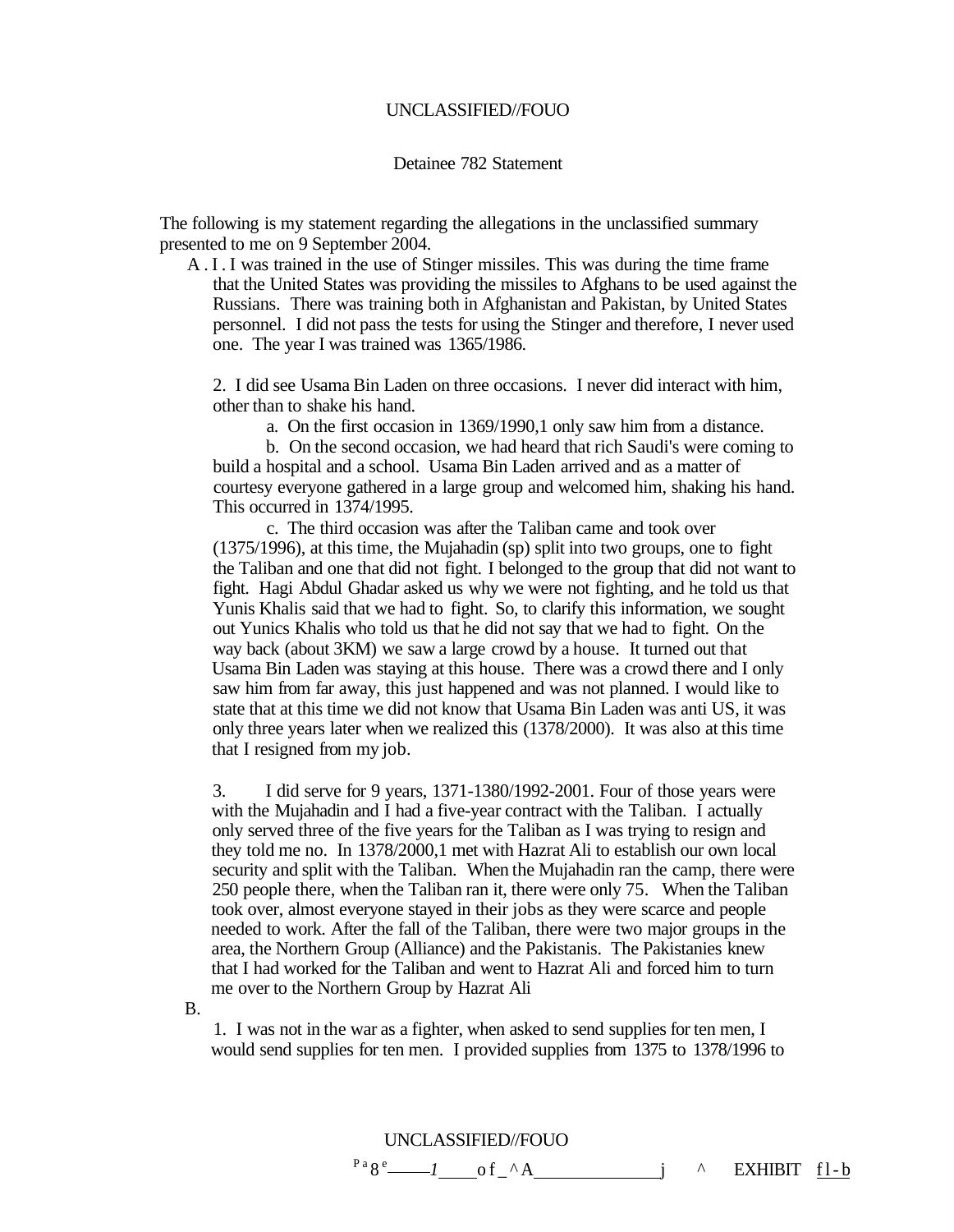2000. I did not provide supplies during 1379 to 1380/2000 to 2001 as I was trying to get out of the last two years of my contract with the Taliban. 2. I was in charge of 250 personnel from 1371/1992 through when the Taliban took over and the number dropped to 75 by 1375/1996. It was a base, with some larger weapons, a tank etc.

# UNCLASSIFIED//FOUO

Page Z of  $%$  **OHI**  $\wedge$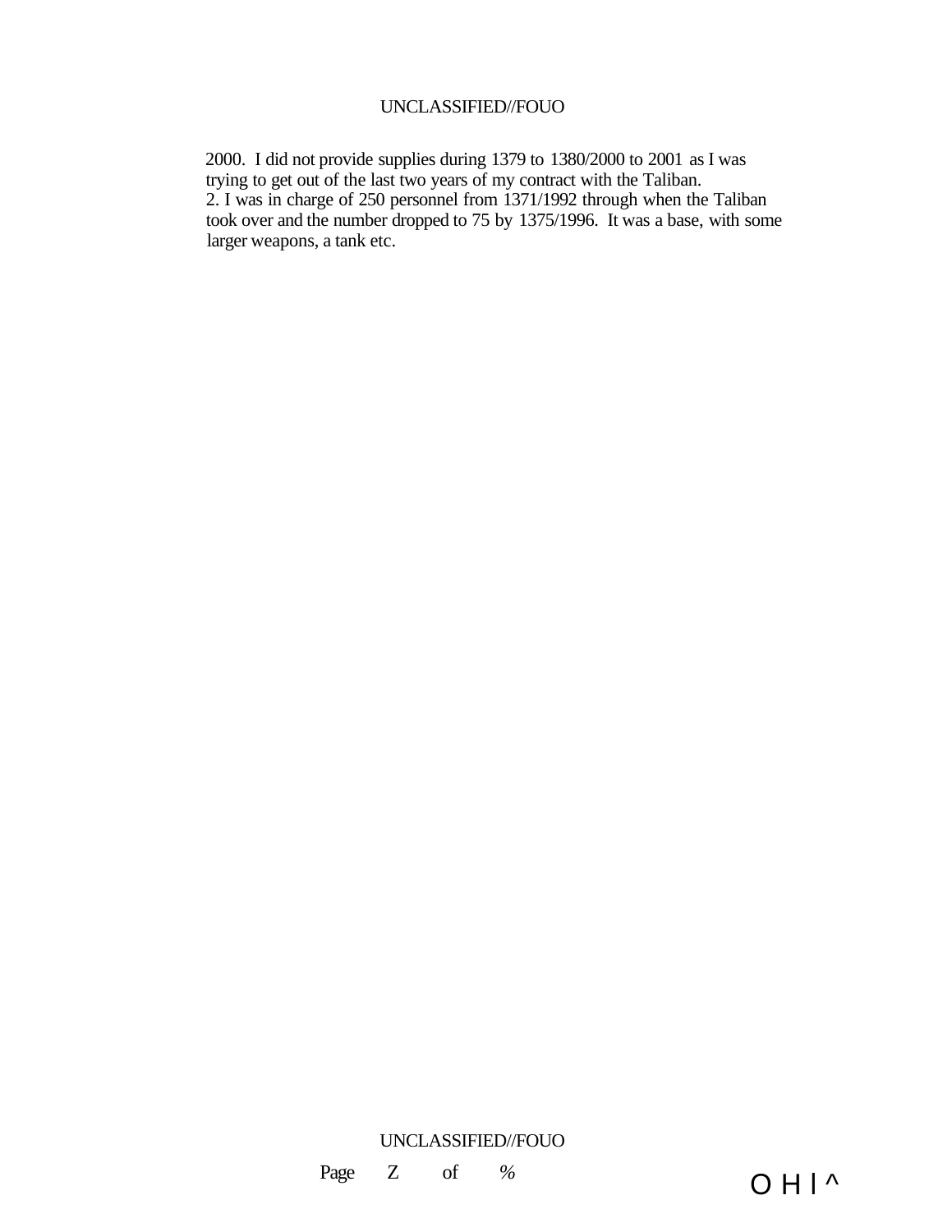# ^1 ^JV **...^ - ,-.. »\_**

/:•••

**?r.** 

\*  $\wedge$ J $\wedge$ J $\wedge$ rJJj /J Qjt $>$  <sup>c</sup> $\wedge$  ok  $\swarrow$ *r>* 

/(pj^p/Jcfris/ssuy o&S^OJsctyssofec/Js CO<sup><r/> <r/> ^ c/^ /</sup> **/** 

*L^t-e* 

ليرادارض

Page  $\sqrt{gt}$  **of**  $2$ .

Exhibit  $P - a$ 

I J-7 0 A-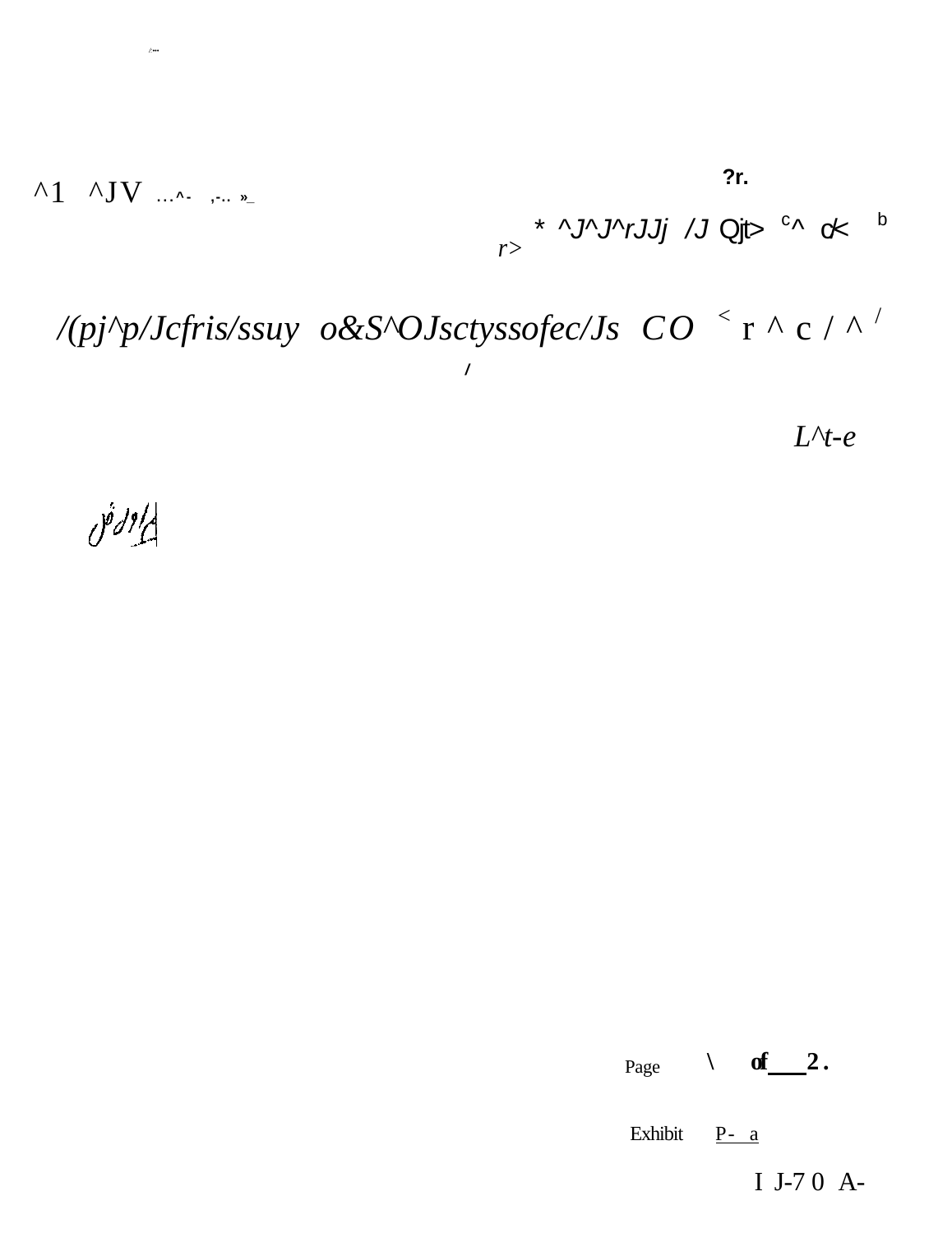AffyiMS Wtiictt I tffi» tfri\*>/MoU Mof/fiHMAb oMfitf. C?iY\*- *77/trsg- trioe.b % is7> (Utess- '?lw\*&rHftf<sup>&</sup>gt; rt&*  /V 7/#s *fe&A\*b~ My #e\*;e,\*tfit/c>A)* 3wfc, *D\*s /Heat Tti\** /\*\*\* *&XF\*£K Frill* 5 tf^ *Tfrtti 6A\*\$\** 

M.:J>i.«/ij /4jf>^- &UL

**/ , .<«>** 

**fi-**

**\ \r\^e**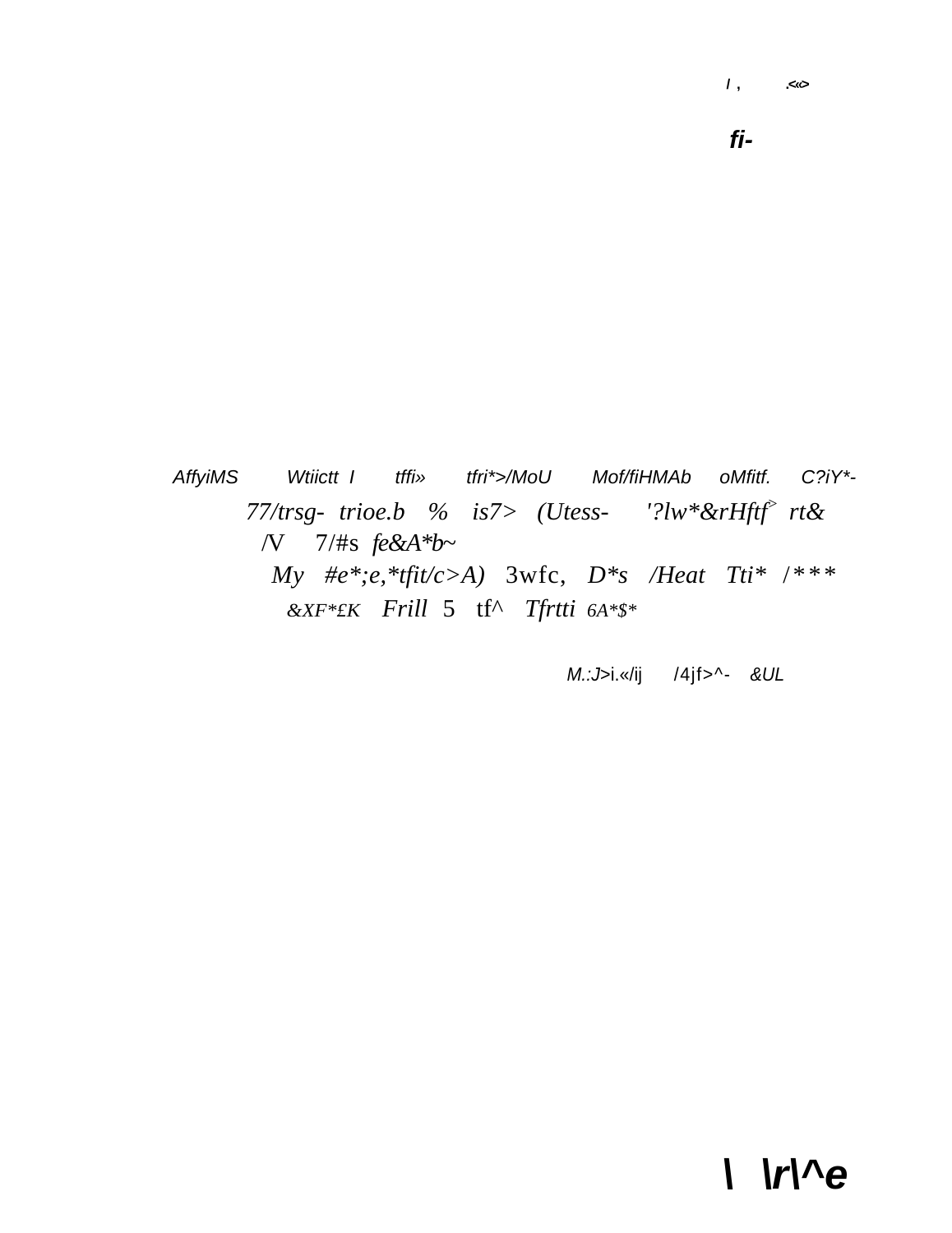## **Summarized Sworn Detainee Statement**

*Personal Representative advises the Tribunal Panel that he met with the Detainee and discussed each piece of evidence contained in the Unclassified Summary with the Detainee and he made statements about the evidence. The Personal Representative will read each statement and read the Detainee's response to each point. The Detainee will elaborate if he wishes.* 

• **3(a)(1) The Detainee is a member of al Qaida.** 

*Not true, I personally say that I am not a member of al Qaida. Even the Jordan Delegation that came to the island proved that I was neither Al Qaida nor Taliban. I deny all the allegations against me. A witness from this camp named Abu Zubaydah made these false accusations against me that are not true.* 

I want to add that even the interrogators here on this island never said that I was a member of al Qaida. Even all the reports received, even what you call classified reports, nothing states that I was a member of al Qaida. I have been here for over two years, and no one has said that I am a member of al Qaida. So what is the basis of the accusation that I am a member of al Qaida?

## *Tribunal President states that the only information the Tribunal Members have seen is the Unclassified Summary. Any information that the Detainee can add would be helpful*

Can you take a look at the files and all the interrogations to verify what he said are true?

## *Tribunal President advises the Detainee that some of it may be seen later.*

*A witness from the camp named Abu Zubaydah made these allegations against me that are not true. He also made other false allegations against other detainees and it was proven that they were not true. Abu Zubaydah made these statements against me without ever seeing me do any of the things he has lied about For instance, he said I traveled through Iran, I did not. I traveled through Pakistan instead The Jordanian government has records of my travel times. He said so many things in his report to interrogators that were not true, so if these things are not true like my travel through Iran, than none of his allegations against me should be believed. Therefore, the following statements that I was told by interrogators came from him are not true.* 

This person by the name of Abu Zubaydah, made three false accusations against me. The first being that I went to al Farouq training camp, and the second is that I appeared in a

> ISN# 761 Enclosure (3) Page 1 of8

UNCLASSIFrED/ZFOUO

001.171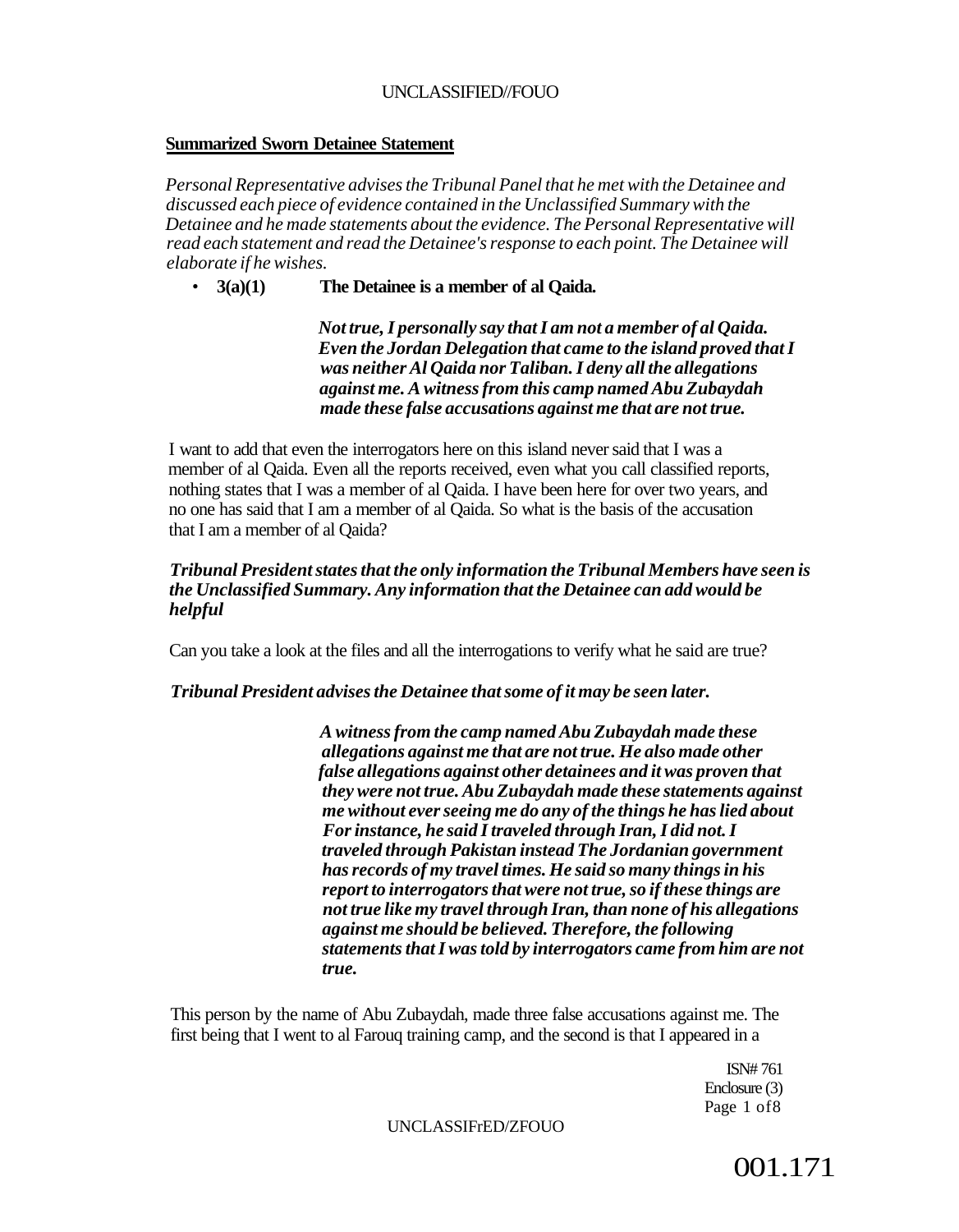movie about the USS Cole. The third accusation said that I attended a seminar for falsifying passports. I did not talk about or agree with any of these accusations. The first accusation of me attending al Farouq training is not true; he has never seen me there. When I was in Afghanistan, I was staying in the city of Khost. The al Farouq camp is located in another city. The second accusation concerning myself appearing in a movie about the USS Cole; this movie does exist and it is everywhere. Interrogators have it and everyone has seen it. If you see me in this movie then you can believe the allegations. If my picture is not in the movie, then what is the basis of his lies? I have asked interrogators before to show my appearance in the movie, but they could never provide it. This shows that I never appeared in the movie about the USS Cole. In regard to attending courses for forging passports, the authorities read the accusation that said I did not attend the courses, but I just received passports. This is also false. The way the accusations are expressed is wrong. One point states that I attended courses and another states that I received passports, but they are both wrong. One thing that can be seen is his report is that I went to Kabul when it fell. But, you can see here that I am still alive. All the testimony from this gentleman is lies. Everything is mixed up, so you can't take his word at all. If you want to believe the report, you have to believe it all. This means that the person the report is about is dead. You can't believe one part of the report and not another. That is not logical. All his testimony is contradictory. He said I was killed; this is not true. He said that I was in the movie about the USS Cole, I wasn't. He said that I attended classes about forging passports, which I didn't. This person also told lies about a lot of other people. We heard from the interrogators themselves that they used unusual methods to get information from him. It is known, that anyone that gives information under force should not be taken into consideration. Experience has shown that anyone that is subject to torture for long periods of time will say anything to stop the torturing. He may have talked about me under pressure or torture. He may have mistaken my identity for someone else, anyway, the entire report is false.

## • **3(a)(4) The Detainee received weapons training at al Qaida'**s **al Ghuraba cam in Kabul.**

*Not true, no interrogator ever mentioned this to me.* 

That is also not true. I never attended any weapons training and interrogators never mentioned this to me. The Jordanian Delegation asked me if I trained in this camp. They also asked me if I trained in al Farouq, and the Ghuraba camp. I told them I never trained in the camps. They learned that this camp does not belong to al Qaida, it belongs to another group. They told the Jordanian Delegation that I did train in the camp, this is not true. The interrogations are documented that I never said such a thing. Every interrogation is documented. They have to write everything correctly. After the Jordanian Delegation left, the American interrogators asked me again if I ever trained in Ghuraba camp. I told them I never trained there. I never agreed or admitted to this allegation. The interrogator never got this from me. I never said anything about it. I don't know how the Jordanian made this mistake because my meeting with them was filmed and

> ISN#761 Enclosure (3) Page 2 of8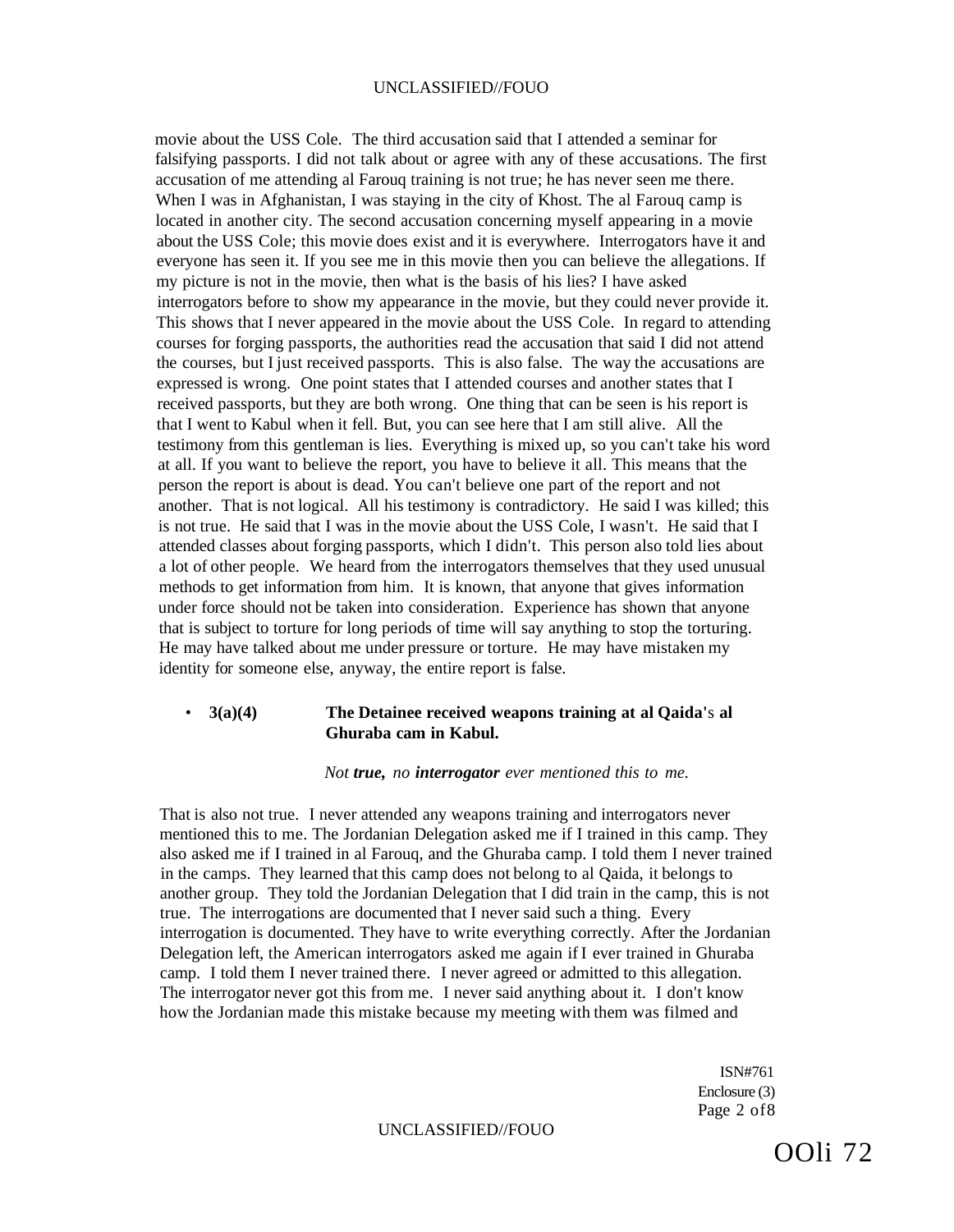documented. I would like you to please go back and please check my interviews with the American interrogators to see if this is true or not.

#### • **3(a)(5) The Detainee attended counterintelligence training in Kabul.**

*This is a lie also. My friend was captured in Pakistan right after me and sent to Jordan. My friend was tortured and must have said some untrue statements. I have not done any of these things. You cannot rely on prisoner witnesses. This guy knows me, and he never said any of the other statements like Abu Zubaydah did.* 

As I said, this person is my friend. He was captured by the Pakistani's and delivered him to the Jordanians. I live in Jordan and it is known that there is a torture danger there. You cannot base judgment on the statements from someone that has been tortured outside of the United States. You cannot know if what was said is the truth. The American interrogators asked me if this allegation was true, and I told them no. I denied it completely. I consider it as just a falsified accusation.

#### • **3(a)(6) The detainee was captured with a Makhab al-Khidmatinscribed Koran.**

*When I was in detention in Kabul, I asked for a Koran, the Afghanis holding me gave me an old Koran, now you are trying to say I am part of the Makhab-al-Khidmat terrorist organization because of something inscribed in a Koran given to me while in captivity. This doesn 't make sense.* 

I asked the Afghanis about the Makhab al-Khidmat. This organization became inactive about 15 years ago. If you don't believe me you can ask interrogators that specialize in this field and they will tell you that this office closed about 15 years ago. If you came to the conclusion that it was closed a long time ago, how could you consider me having any connection with this office? I was a little boy when it was closed and before that I was in Jordan. So how could I have any connection with it? Just to give you an example, if you found someone with a uniform from WWII, would you accuse him of participating in WWII? It doesn't make any sense. I admit they gave me an old copy of the Koran, but that doesn't mean I have anything to do with the office. For example, a Jordanian man that used to work for the office, he was investigated and then let go. He went back to Jordan. You can check with the investigators they have this gentleman's file and my file. You can see if I had anything to do with this.

## • **3(a)(7) Makhad al -Khidmat is a terrorist organization.**

/ *am not associated with this organization, like I said; I was given the Koran by the Afghanis while I was in detention. This was closed about 15 years ago.* 

> ISN#761 Enclosure (3) Page 3 of 8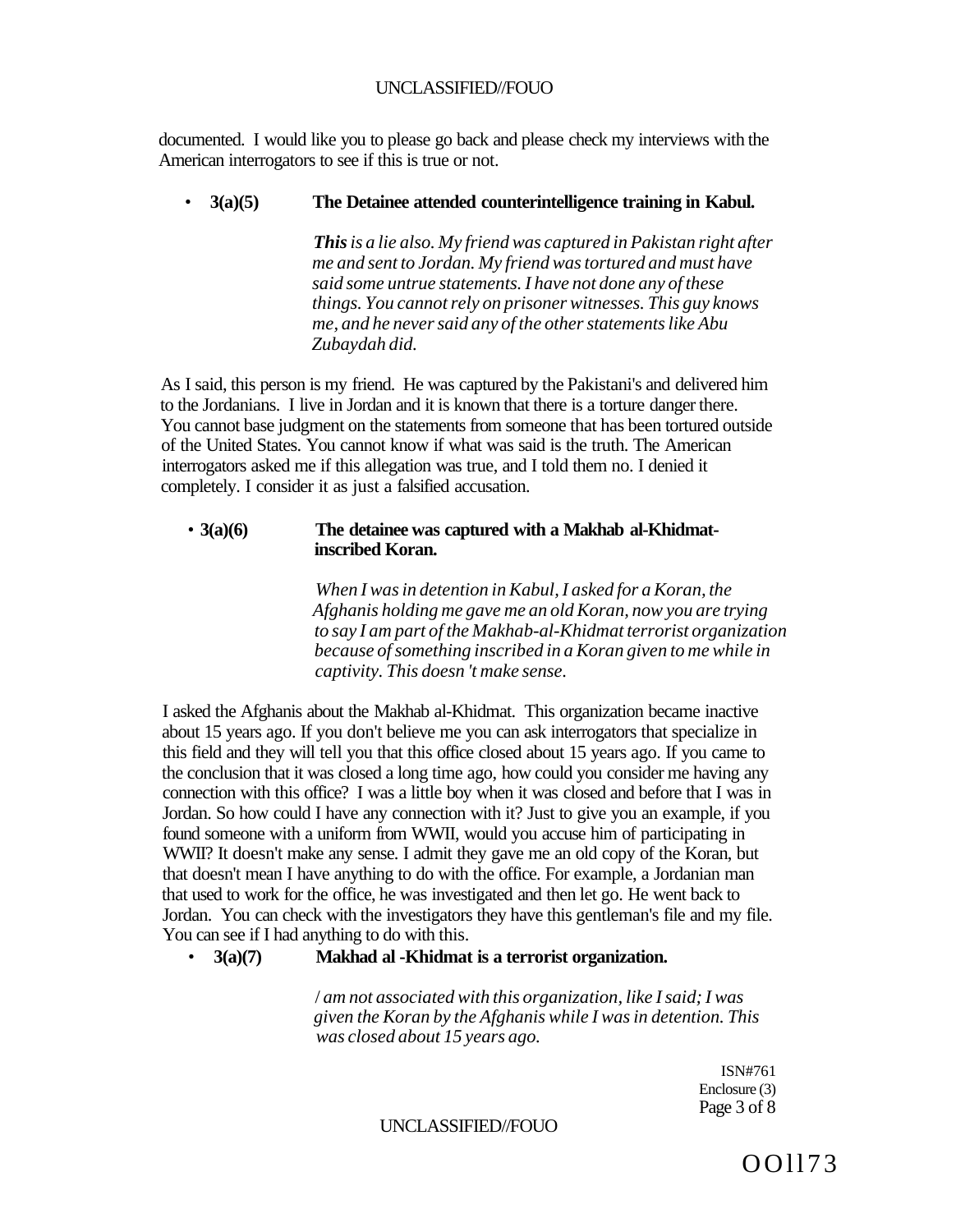Just for your information, the Makhad al-Khidmat organization was a humanitarian organization. They distributed clothes and food to people in Afghanistan. They are very well known by the Afghani people.

## *Personal Represetive asks the Detainee if he has anything else to add.*

All of these accusations are not true. All the interrogators that I spoke to, I never agreed or admitted to any of the accusations. They never mentioned these accusations to me. I never admitted anything in regards to these accusations. I am asking you to treat my case with justice. I do not have any problems with my country or Americans.

## Questions by the Tribunal Members

- Q: Will you tell us what you were doing in Afghanistan and Pakistan before your capture?
- A: I went to Afghanistan via Pakistan to visit my brother in 2000.
- Q: What city did your brother live in?
- A: Khost.
- Q: What did your brother do in Khost?
- A: Why brother is established there in Khost. He teaches the Koran and Sharia, which is Islamic Law.
- Q: How did you pay for your travels?
- A: In Jordan I was a professional. I used to paint houses. I saved a lot of money. I made a decent living.

Did you work while living with your brother or not?

I just visited him and studied the Koran and Sharia under him.

Would you tell the Tribunal about you education before you went to Afghanistan?

I did not finish high school in Jordan. I went through the third year of high school.

- Q: Are you a Jordanian subject?
- A: Yes.

ISN#761 Enclosure (3) Page 4 of 8

## UNCLASSIFIED//FOUO

 $00 + i74$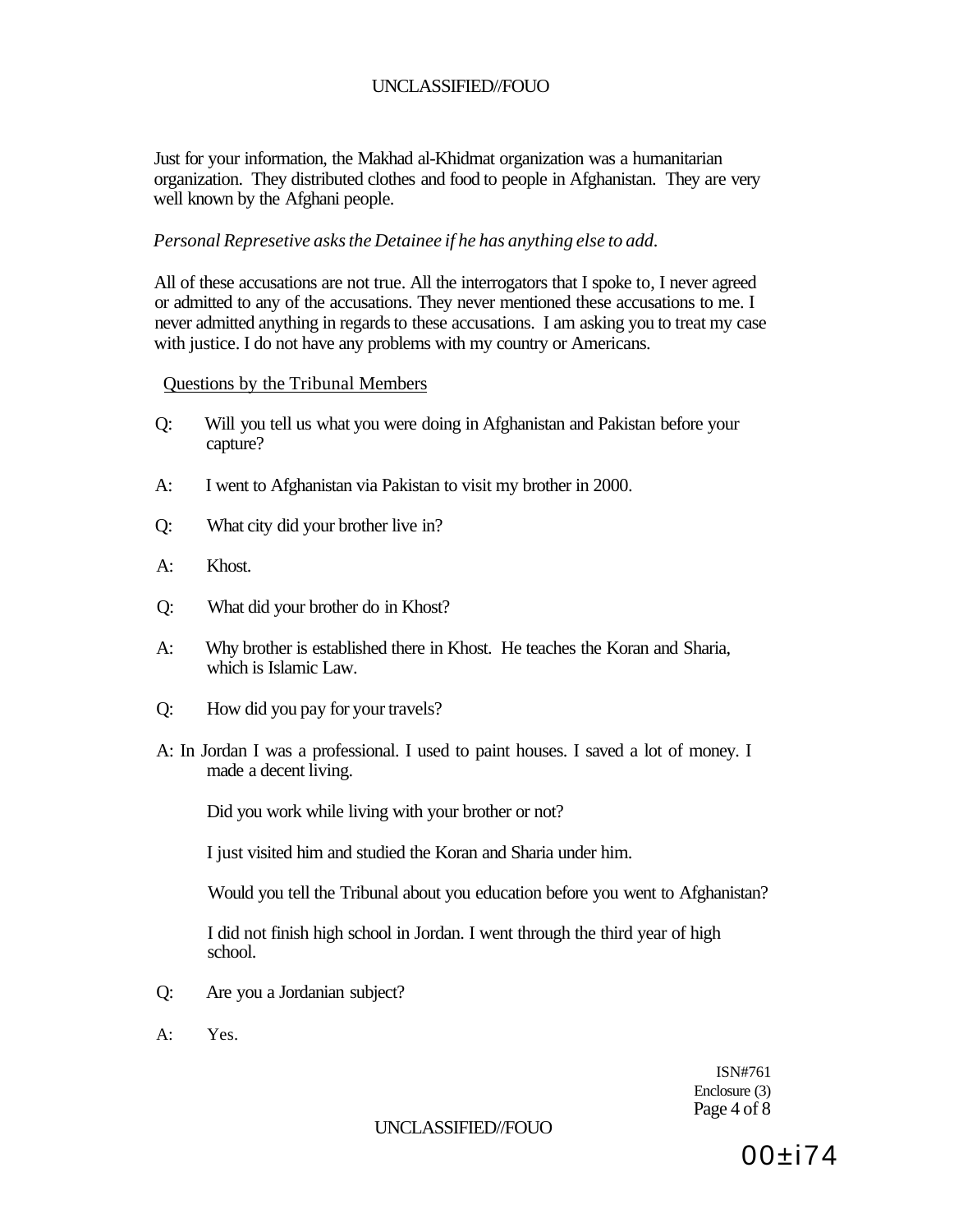- Q: Did you have military training in Jordan?
- A: In Jordan we have mandatory military training. It is called people training. It is mandatory for everyone in high school, girls and boys.
- Q: You told us about a man named Abu Zubaydah and how he said false things about you. You mentioned he was tortured to say those things. Can you tell us more aVSiit that and how you know that happened?
- A: In his statement he never said he was tortured, that's impossible. We know from the American interrogators, not only me, but also a lot of other detainees on this island know that he was subject to a lot of torture. There was a picture of him, I didn't see it, and someone else did showing the signs of torture on his body. Another detainee say and article in a magazine, I don't remember which one, he read that American interrogators said he was under psychological pressure and was in a special holding place.
- Q: Have you ever met Zubaydah?
- A: No, never.
- Q: Did you ever have to carry a weapon while in Afghanistan?
- $A:$  No.
- Q: Did your brother have weapons in the house?
- A: No.
- Q: You mentioned in response to number five that the friend you were captured with must have said something about you taking counterintelligence training.
- $A^{\cdot}$  Yes.
- Q: Do you know if he was tortured, and if so how do you know?
- A: I did not see him being tortured, but I know that torturing is common in Jordan. It does exist 100 percent in Jordan. They say in front of the world that they do not torture people but if has been proven that they do. When the Jordanian Delegation came here, they told me they would beat me when I leave here. I was being threatened here. Also, the people that were captured from Pakistan and Afghanistan were subject to torture. They were tortured in Pakistan and Baghram, and everywhere, we know that. In Kabul there is a prison called the Darkness prison, torture is a known thing.

ISN# 761 Enclosure (3) Page 5 of 8

UNCLASSIFIED//FOUO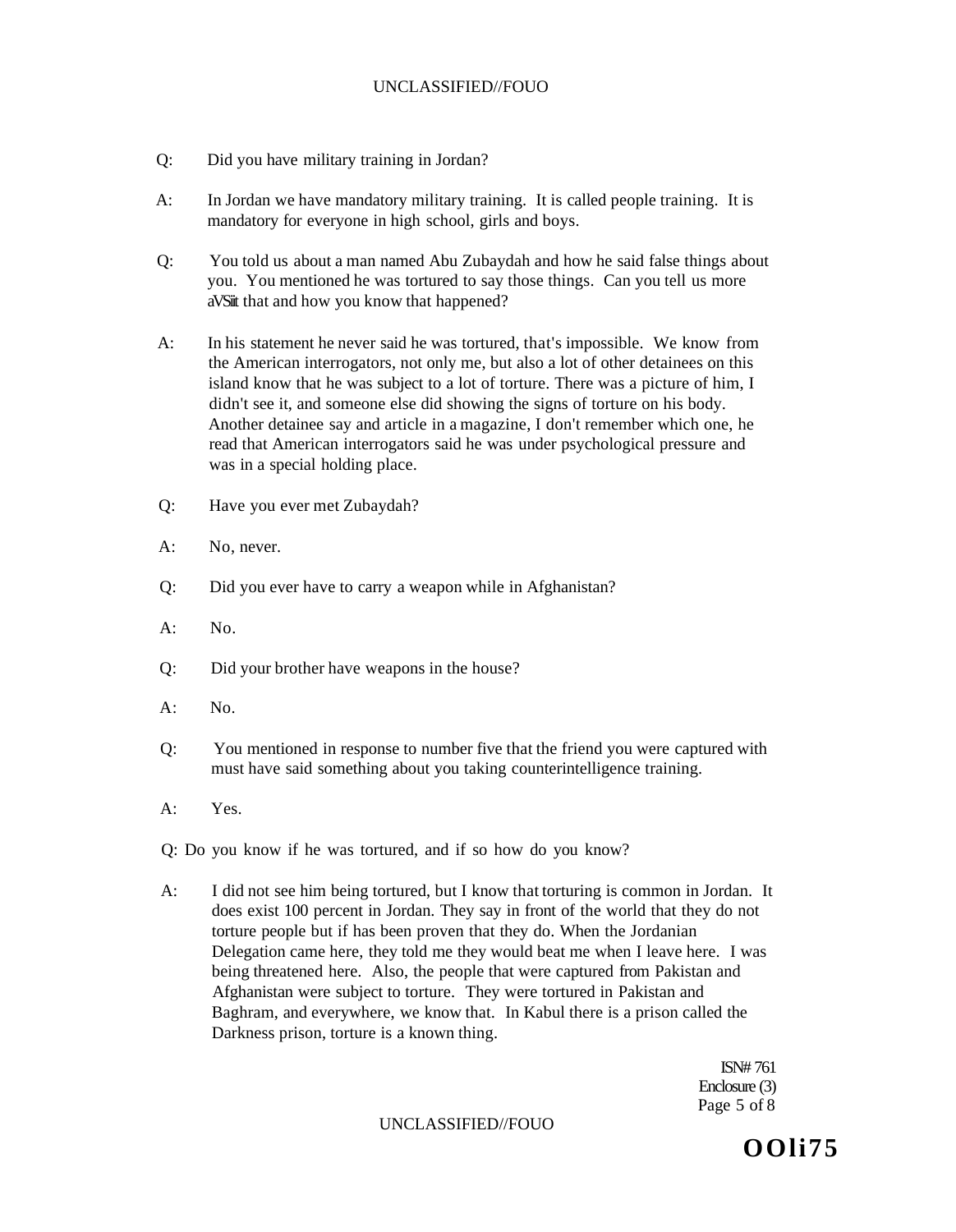- Q: What is your friend's name?
- A: Anwar Abu Fans.
- Q; How long have you known him?
- A: He is not really a friend; he is an in-law to my brother. My brother is married to his sister.
- Q: You have known him for a lot of years?
- A: I have known him since Jordan, but it was not a strong relationship between us.
- Q: Why were you captured in Jordan?
- A: It was an old thing; about seven years ago they captured me because I had a book. The consider this book censored. This book was printed in Jordan, it is not censored. I stayed for 50 days and then they released me. No tribunal or anything.
- Q: What was the name of the book or what was it about?
- A: I always get these two books confused. One was the Democratic Law in Islam, and the second was called Talhot, which in Arabic is like nightmare or the devil. I have forgotten the title of this book because it has been a long time.
- Q: How do you know Abu Zubaydah's statements about others are also false? Do you know what he said?
- A: I heard about it in the prison because the prisoners did talk about these things.
- Q: Have you ever traveled to Yemen?
- $A:$  No.
- Q: If you went to visit your brother in 2000, how long did you stay?
- A: I stayed with him from 2000 until the Fall of Afghanistan. I think I arrive in March of 2000 and stayed until Fall of Afghanistan.
- Q: So this visit was longer that a year and a half.

ISN#761 Enclosure (3) Page 6 of8

UNCLASSIFIED//FOUO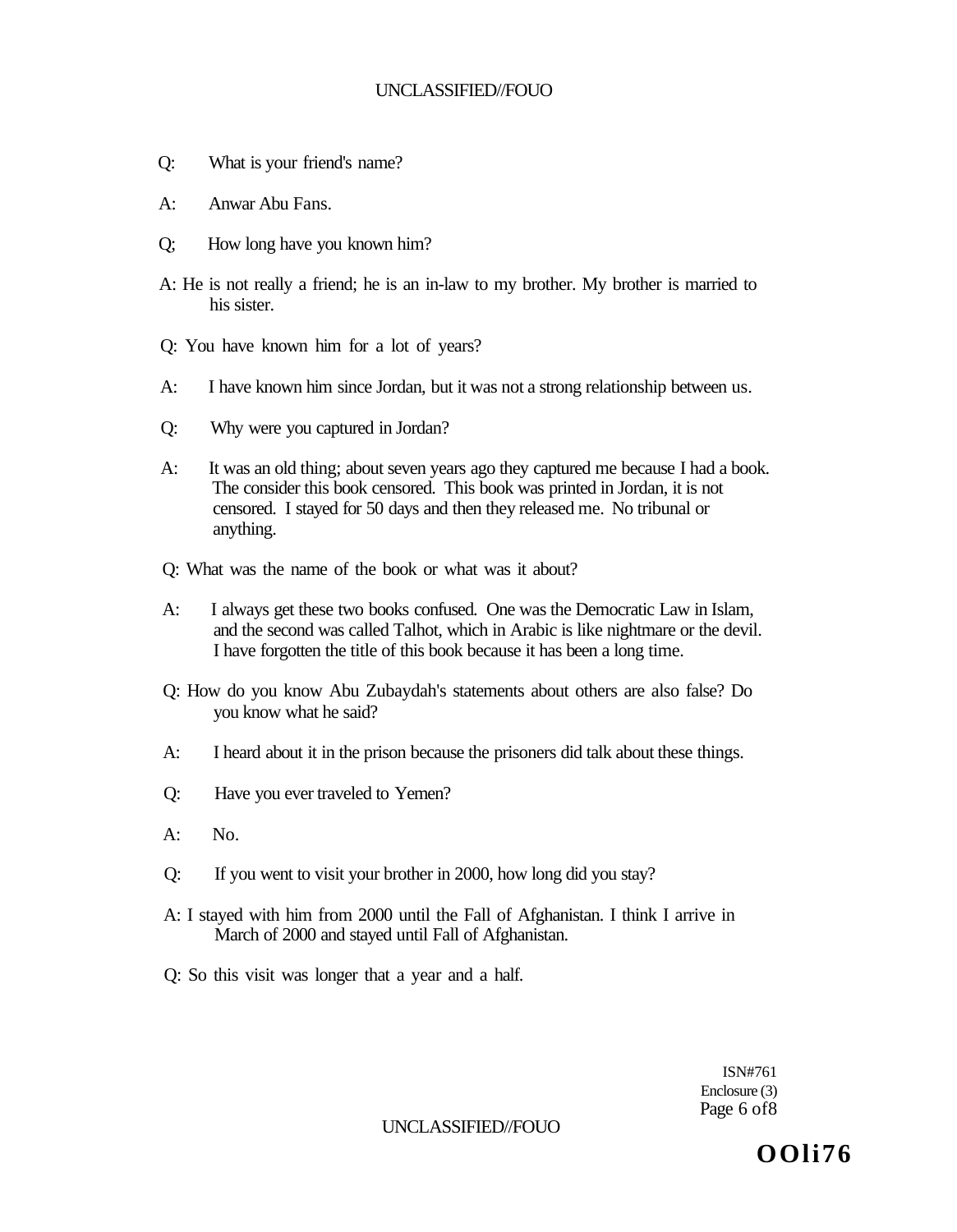- A: Yes, I stayed in his house to memorize the Koran. This takes a long time. After that we did the Sharia, which is the study of Islamic Law. Then things happened which prevented me from going back to Jordan.
- Q: Do you believe in Jihad?
- A: I believe in Jihad as it was mentioned in Shar al.
- Q: Does Jihad include killing of others?
- A: In our faith, Jihad is getting back your rights.
- Q: Therefore, since the United States was dropping bombs in Afghanistan, is Jihad against Americans justified?
- A: I can't give you my opinion because I did not participate in this war. I don't know, God knows.
- Q: Can you tell us the circumstances of your capture?
- A: In Kabul?
- Q: Wherever you were captured?
- A: I was captured by group of Afghanis that was part of the official government. They asked for ransom to let me go. I was kept for eight months. They tortured me and treated me very badly. After that, I escaped successfully. I went to Jalalabad and was captured by government officials there, and delivered to the Americans.
- Q: Did they ask for ransom from your brother?
- A: No. They asked for ransom from my family. They gave me a phone and I spoke to them in Jordan. Everybody in Jordan is aware of this, even the Jordanian government. It was a well-known issue.
- Q: When they captured you in Jalalabad, did they give you a reason for taking you into custody?
- A: They did not have any accusations, I was just in the city, not running or hiding. They said there were no problems; I was going to go home. They caught in a time when there was no war, I didn't have a weapon.
- Q: Do you know what date you where captured?

ISN# 761 Enclosure (3) Page 7 of8

UNCLASSIFIED//FOUO